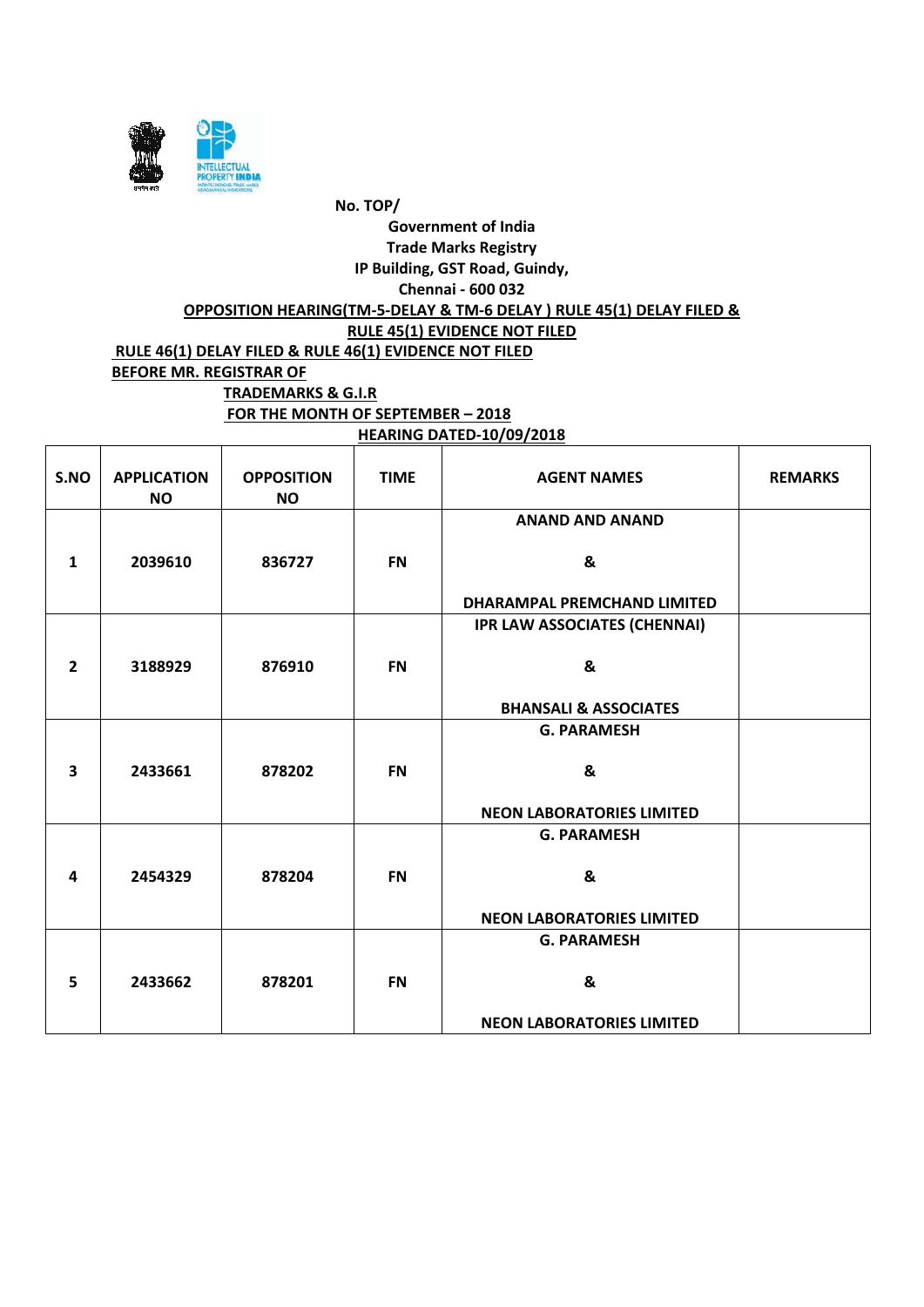|                         |         |        |           | <b>H K ACHARYA AND COMPANY</b>            |  |
|-------------------------|---------|--------|-----------|-------------------------------------------|--|
| 6                       | 3284719 | 879111 | <b>FN</b> | &                                         |  |
|                         |         |        |           | <b>BHANSALI &amp; ASSOCIATES</b>          |  |
|                         |         |        |           | <b>KOCHHAR &amp; CO</b>                   |  |
| $\overline{\mathbf{z}}$ | 2482066 | 890387 | <b>FN</b> | &                                         |  |
|                         |         |        |           | <b>WORLDWIDE REGISTRATION BUREAU</b>      |  |
|                         |         |        |           | P. C.N. RAGHUPATHY                        |  |
| 8                       | 3319236 | 879577 | <b>FN</b> | &                                         |  |
|                         |         |        |           | <b>MAHTTA &amp; CO</b>                    |  |
|                         |         |        |           | <b>V.K. SINHA</b>                         |  |
|                         |         |        |           |                                           |  |
| 9                       | 2227181 | 893700 | <b>FN</b> | &                                         |  |
|                         |         |        |           | <b>DASWANI &amp; DASWANI</b>              |  |
|                         |         |        |           | <b>NAIR &amp; NAIR ASSOCIATES</b>         |  |
|                         |         |        |           |                                           |  |
| 10                      | 2002800 | 788588 | <b>FN</b> | &                                         |  |
|                         |         |        |           | <b>SINGH &amp; SINGH LALL &amp; SETHI</b> |  |
|                         |         |        |           |                                           |  |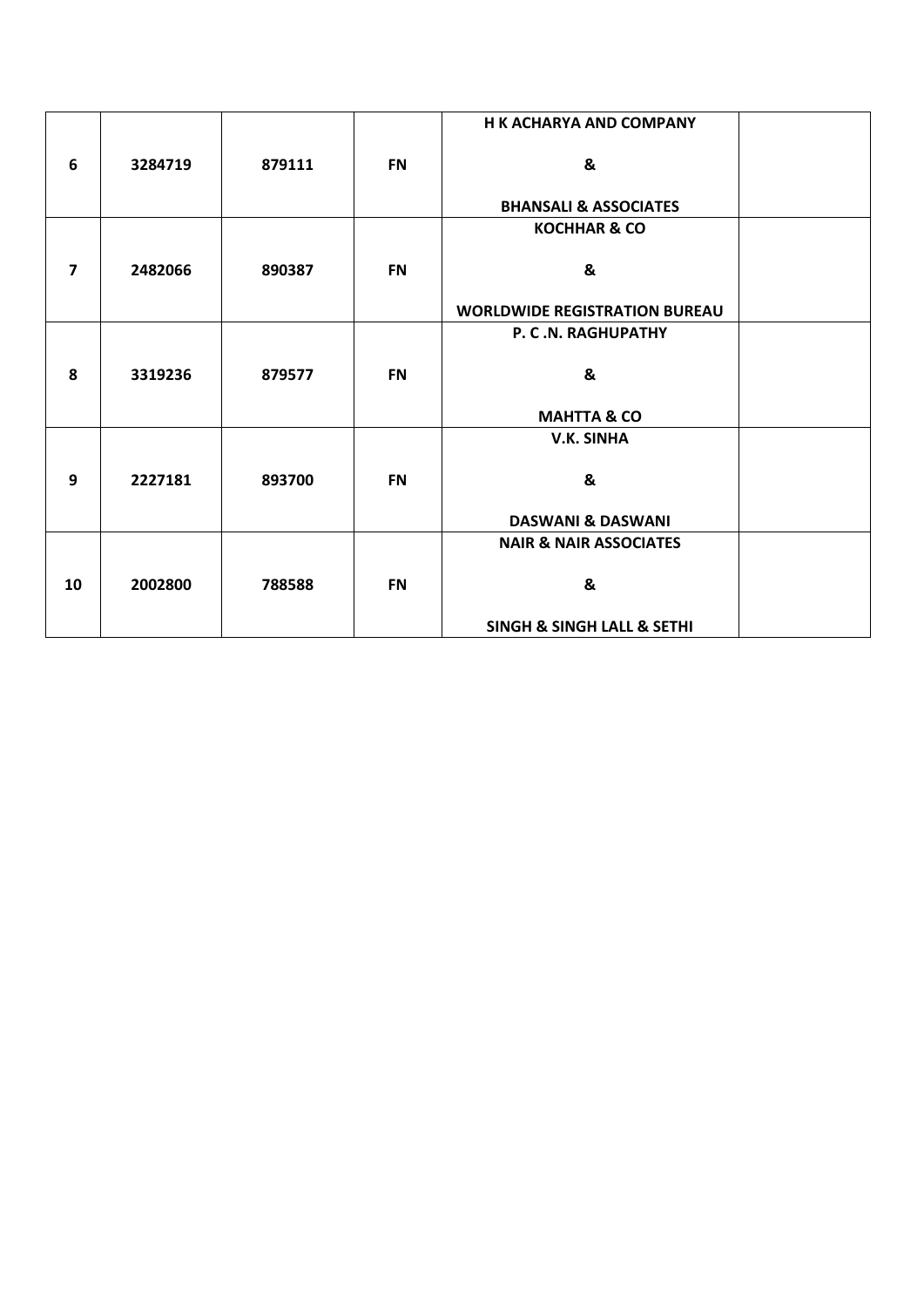

#### **HEARING DATED-10/09/2018**

| S.NO                    | <b>APPLICATION</b><br><b>NO</b> | <b>OPPOSITION</b><br><b>NO</b> | <b>TIME</b> | <b>AGENT NAMES</b>                  | <b>REMARKS</b> |
|-------------------------|---------------------------------|--------------------------------|-------------|-------------------------------------|----------------|
|                         |                                 |                                |             | <b>ASHOK KUMAR J. DAGA</b>          |                |
| 1                       | 2199372                         | 870447                         | <b>FN</b>   | &                                   |                |
|                         |                                 |                                |             | <b>DELHI REGISTRATION SERVICE</b>   |                |
|                         |                                 |                                |             | <b>RAO &amp; RAO</b>                |                |
| $\overline{2}$          | 2195168                         | 890661                         | <b>FN</b>   | &                                   |                |
|                         |                                 |                                |             | <b>LALJI</b>                        |                |
|                         |                                 |                                |             | <b>SUNEER AND ASSOCIATES</b>        |                |
| $\overline{\mathbf{3}}$ | 2193743                         | 886941                         | <b>FN</b>   | &                                   |                |
|                         |                                 |                                |             | <b>MAHTTA &amp; CO</b>              |                |
|                         |                                 |                                |             | <b>C. VENKATASUBRAMANIAM</b>        |                |
| 4                       | 2101438                         | 842966                         | <b>FN</b>   | &                                   |                |
|                         |                                 |                                |             | <b>R.K. DEWAN &amp; CO</b>          |                |
|                         |                                 |                                |             | <b>IPR LAW ASSOCIATES (CHENNAI)</b> |                |
| 5                       | 2043159                         | 844138                         | <b>FN</b>   | &                                   |                |
|                         |                                 |                                |             | <b>FIDUS LAW CHAMBERS</b>           |                |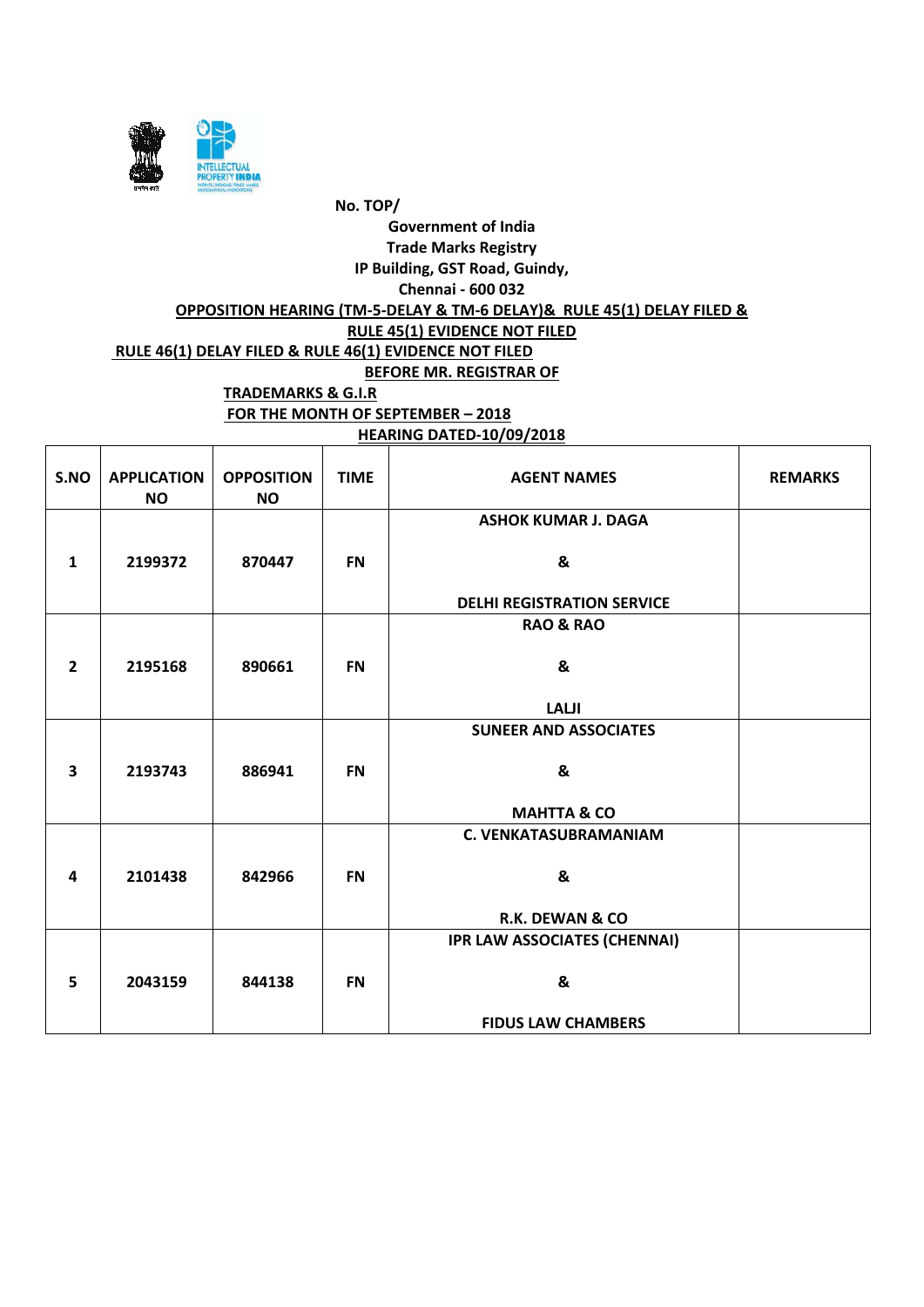|                         |         |        |           | <b>RAO &amp; RAO</b>         |  |
|-------------------------|---------|--------|-----------|------------------------------|--|
| 6                       | 2028797 | 870964 | <b>FN</b> | &                            |  |
|                         |         |        |           | <b>SURESH &amp; CO</b>       |  |
|                         |         |        |           | P.P.A. SAGEER                |  |
| $\overline{\mathbf{z}}$ | 2181167 | 876647 | <b>FN</b> | &                            |  |
|                         |         |        |           | <b>KOCHHAR &amp; CO</b>      |  |
|                         |         |        |           | <b>P.M GEORGEKUTTY</b>       |  |
| 8                       | 2084670 | 891663 | <b>FN</b> | &                            |  |
|                         |         |        |           | ALG INDIA LAW OFFICES LLP    |  |
|                         |         |        |           | V.K. SINHA                   |  |
| 9                       | 2227177 | 893696 | <b>FN</b> | &                            |  |
|                         |         |        |           | <b>DASWANI &amp; DASWANI</b> |  |
|                         |         |        |           | <b>JACOB KURIAN</b>          |  |
| 10                      | 2623919 | 890431 | <b>FN</b> | &                            |  |
|                         |         |        |           | <b>DASWANI &amp; DASWANI</b> |  |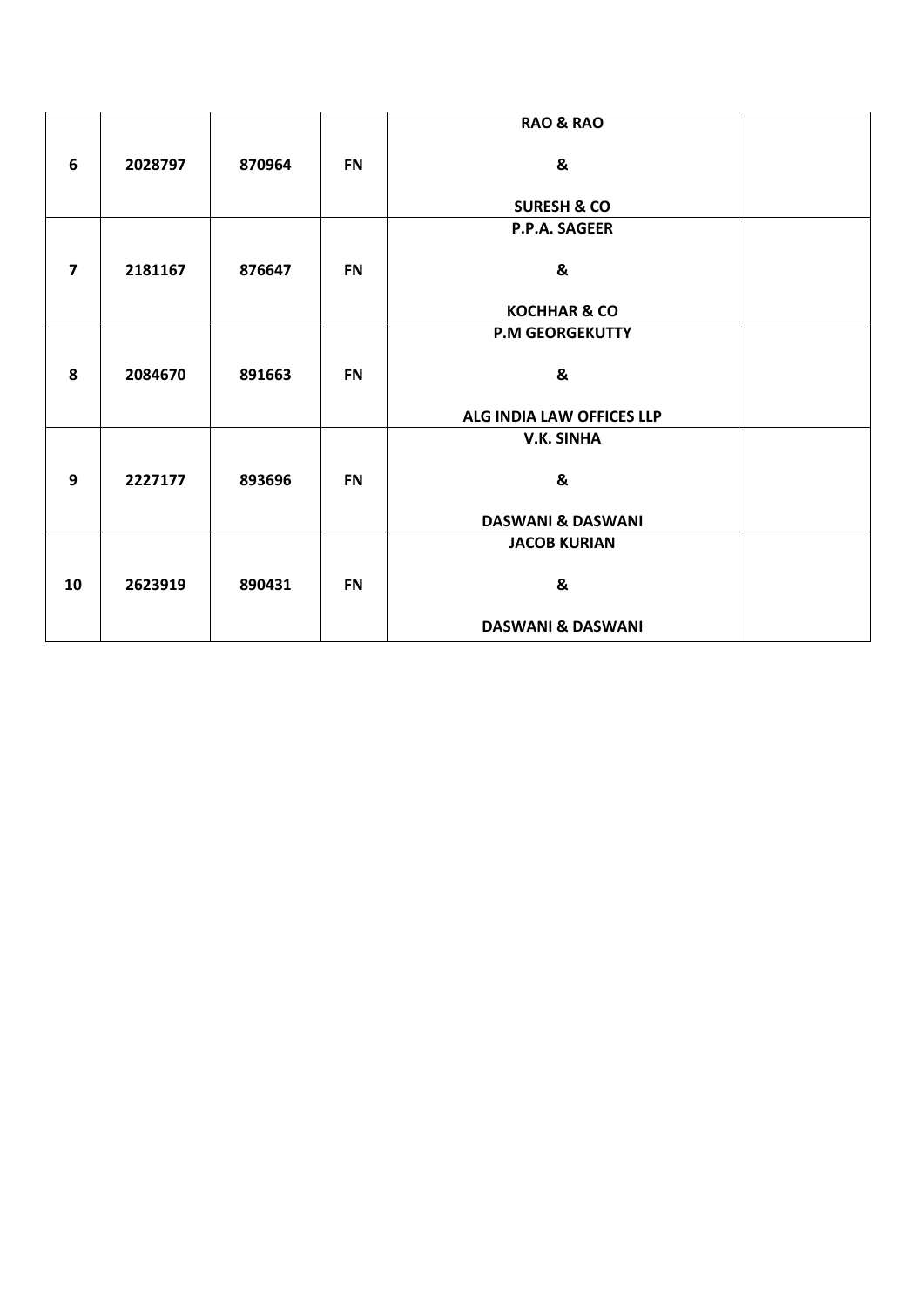

**HEARING DATED-11/09/2018**

| S.NO           | <b>APPLICATION</b><br><b>NO</b> | <b>OPPOSITION</b><br><b>NO</b> | <b>TIME</b> | <b>AGENT NAMES</b>               | <b>REMARKS</b> |
|----------------|---------------------------------|--------------------------------|-------------|----------------------------------|----------------|
|                |                                 |                                |             | <b>IPR LAW ASSOCIATES</b>        |                |
| $\mathbf{1}$   | 2335366                         | 859182                         | <b>FN</b>   | &                                |                |
|                |                                 |                                |             | <b>LALJI</b>                     |                |
|                |                                 |                                |             | <b>IPR LAW ASSOCIATES</b>        |                |
| $\overline{2}$ | 3188930                         | 876911                         | <b>FN</b>   | &                                |                |
|                |                                 |                                |             | <b>BHANSALI &amp; ASSOCIATES</b> |                |
|                |                                 |                                |             | <b>S. SRINIVASAN &amp; CO</b>    |                |
| 3              | 1857943                         | 820780                         | <b>FN</b>   | &                                |                |
|                |                                 |                                |             | <b>LALL &amp; SETHI</b>          |                |
|                |                                 |                                |             | P. C. N. RAGHUPATHY              |                |
| 4              | 1600966                         | 827534                         | <b>FN</b>   | &                                |                |
|                |                                 |                                |             | <b>V. RAVI</b>                   |                |
|                |                                 |                                |             | DEPENNING & DEPENNING            |                |
| 5              | 1978814                         | 803158                         | <b>FN</b>   | &                                |                |
|                |                                 |                                |             | S. M. GUPTA & CO                 |                |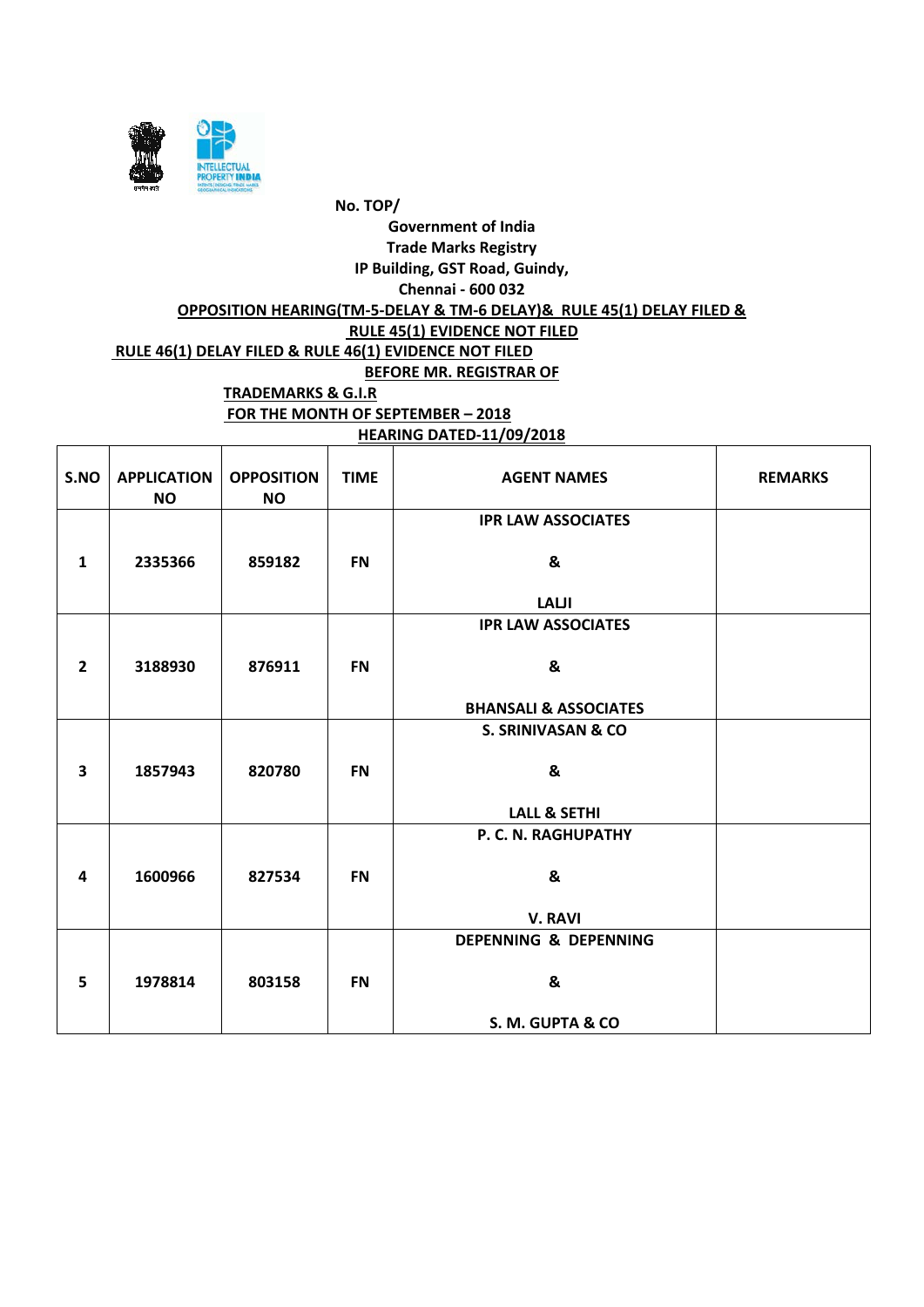|                         |         |        |           | <b>CHANDER KUMAR &amp; ASSOCIATES</b> |  |
|-------------------------|---------|--------|-----------|---------------------------------------|--|
| 6                       | 1631628 | 807102 | <b>FN</b> | &                                     |  |
|                         |         |        |           | <b>LOYAL REGISTRATION SERVICES</b>    |  |
|                         |         |        |           | <b>JACOB KURIAN</b>                   |  |
| $\overline{\mathbf{z}}$ | 1527072 | 801619 | <b>FN</b> | &                                     |  |
|                         |         |        |           | S. MAJUMDAR & CO                      |  |
|                         |         |        |           | P. C. N. RAGHUPATHY                   |  |
| 8                       | 1434703 | 771562 | <b>FN</b> | &                                     |  |
|                         |         |        |           | <b>R.K. DEWAN &amp; CO</b>            |  |
|                         |         |        |           | <b>HK LEGAL</b>                       |  |
| 9                       | 2415529 | 861135 | <b>FN</b> | &                                     |  |
|                         |         |        |           | <b>V.BAGYA RAGHAVAN</b>               |  |
|                         |         |        |           | <b>ANAND AND ANAND</b>                |  |
| 10                      | 1404687 | 826517 | <b>FN</b> | &                                     |  |
|                         |         |        |           | <b>VIIKING CONFECTIONERY PVT. LTD</b> |  |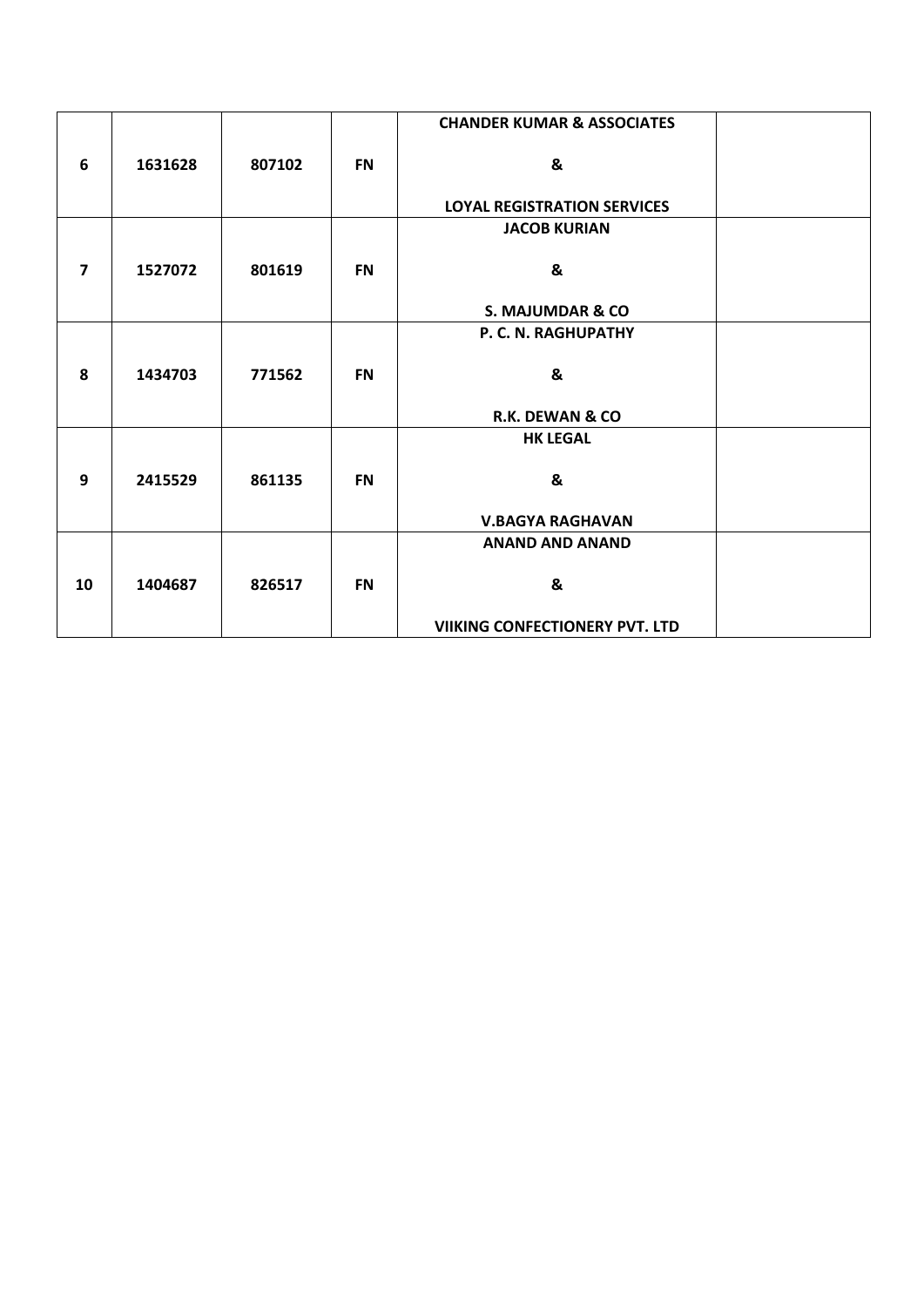

#### **HEARING DATED-11/09/2018**

| S.NO                    | <b>APPLICATION</b><br><b>NO</b> | <b>OPPOSITION</b><br><b>NO</b> | <b>TIME</b> | <b>AGENT NAMES</b>                       | <b>REMARKS</b> |
|-------------------------|---------------------------------|--------------------------------|-------------|------------------------------------------|----------------|
|                         |                                 |                                |             | <b>DUA ASSOCIATES</b>                    |                |
| $\mathbf{1}$            | 1461005                         | 726245                         | <b>FN</b>   | &                                        |                |
|                         |                                 |                                |             | <b>MACE CORPORATE ASSOCIATE</b>          |                |
|                         |                                 |                                |             | <b>S.BALAJANAKI</b>                      |                |
| $\overline{2}$          | 2280684                         | 852752                         | <b>FN</b>   | &                                        |                |
|                         |                                 |                                |             | <b>INDIAN TRADE MARKS CO</b>             |                |
|                         |                                 |                                |             | <b>SUNDARAM-CLAYTON LIMITED</b>          |                |
| $\overline{\mathbf{3}}$ | 2269360                         | 802545                         | <b>FN</b>   | &                                        |                |
|                         |                                 |                                |             | <b>SUSHANT M. SINGH &amp; ASSOCIATES</b> |                |
|                         |                                 |                                |             | <b>MANOJ G. MENDA</b>                    |                |
| 4                       | 2240652                         | 857124                         | <b>FN</b>   | &                                        |                |
|                         |                                 |                                |             | <b>ANAND AND ANAND</b>                   |                |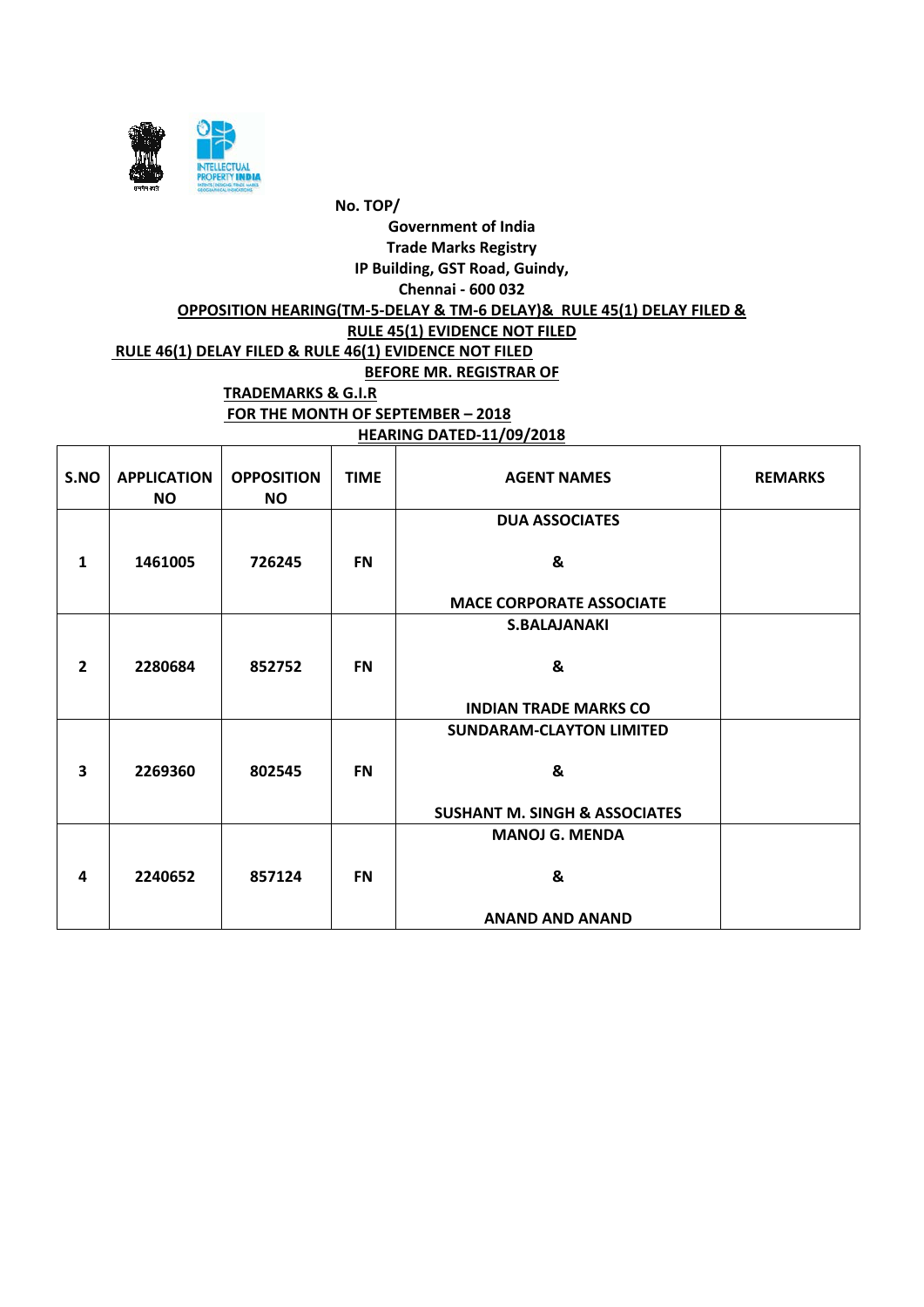|                         |         |        |           | <b>M. VIJAYA KUMAR</b>        |  |
|-------------------------|---------|--------|-----------|-------------------------------|--|
| 5                       | 2360836 | 856551 | <b>FN</b> | &                             |  |
|                         |         |        |           | <b>RAO &amp; RAO</b>          |  |
|                         |         |        |           | <b>G.S. RIJHWANI &amp; CO</b> |  |
| 6                       | 2449756 | 861738 | <b>FN</b> | &                             |  |
|                         |         |        |           | <b>LALJI</b>                  |  |
|                         |         |        |           | DEPENNING & DEPENNING         |  |
| $\overline{\mathbf{z}}$ | 2482545 | 863785 | <b>FN</b> | &                             |  |
|                         |         |        |           | <b>THARA &amp; THARA</b>      |  |
|                         |         |        |           | <b>C. PRAKASH</b>             |  |
| 8                       | 2379356 | 808648 | <b>FN</b> | &                             |  |
|                         |         |        |           | R.K. DEWAN & CO               |  |
|                         |         |        |           | K LAW (KRISHNAMURTHY &CO)     |  |
| 9                       | 2331704 | 875928 | <b>FN</b> | &                             |  |
|                         |         |        |           | <b>K &amp; S PARTNERS</b>     |  |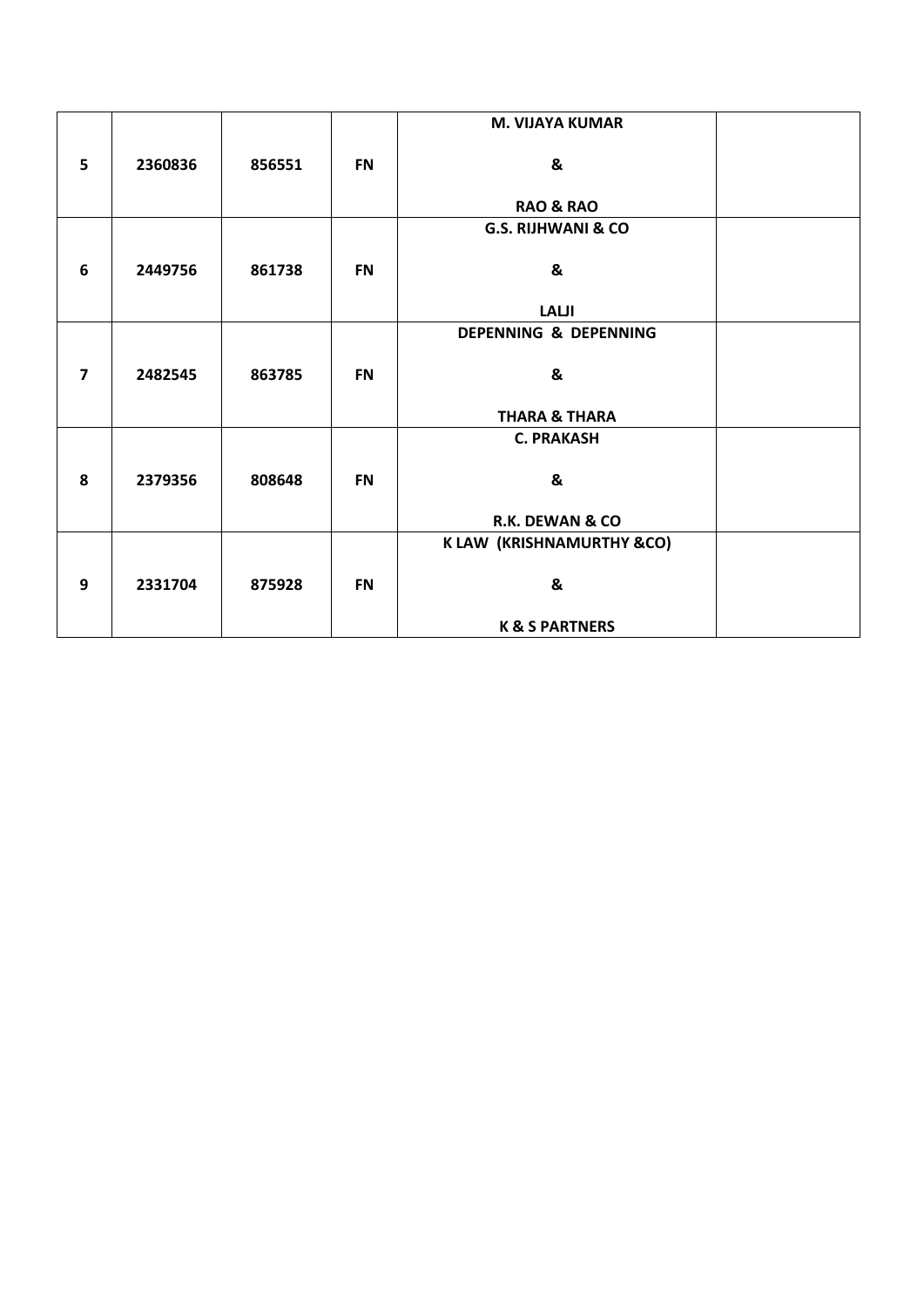

**HEARING DATED-12/09/2018**

| S.NO                    | <b>APPLICATION</b><br><b>NO</b> | <b>OPPOSITION</b><br><b>NO</b> | <b>TIME</b> | <b>AGENT NAMES</b>                    | <b>REMARKS</b> |
|-------------------------|---------------------------------|--------------------------------|-------------|---------------------------------------|----------------|
|                         |                                 |                                |             | <b>MOHAN ASSOCIATES</b>               |                |
| 1                       | 2232779                         | 889547                         | <b>FN</b>   | &                                     |                |
|                         |                                 |                                |             | <b>LALL LAHIRI &amp; SALHOTRA</b>     |                |
|                         |                                 |                                |             | <b>SRI VARADARAJA</b>                 |                |
| $\overline{2}$          | 2851668                         | 884377                         | <b>FN</b>   | &                                     |                |
|                         |                                 |                                |             | <b>TRADE MARK REGISTRATION BUREAU</b> |                |
|                         |                                 |                                |             | A.RAMESH KUMAR & S.DHANARAJ           |                |
| $\overline{\mathbf{3}}$ | 2786359                         | 867490                         | <b>FN</b>   | &                                     |                |
|                         |                                 |                                |             | <b>ANJAN SEN &amp; ASSOCIATES</b>     |                |
|                         |                                 |                                |             | <b>MOHAN ASSOCIATES</b>               |                |
| 4                       | 2816989                         | 892747                         | <b>FN</b>   | &                                     |                |
|                         |                                 |                                |             | <b>WORLDWIDE REGISTRATION BUREAU</b>  |                |
|                         |                                 |                                |             | <b>L.R. SWAMI CO</b>                  |                |
| 5                       | 2660606                         | 891061                         | <b>FN</b>   | &                                     |                |
|                         |                                 |                                |             | <b>WORLDWIDE REGISTRATION BUREAU</b>  |                |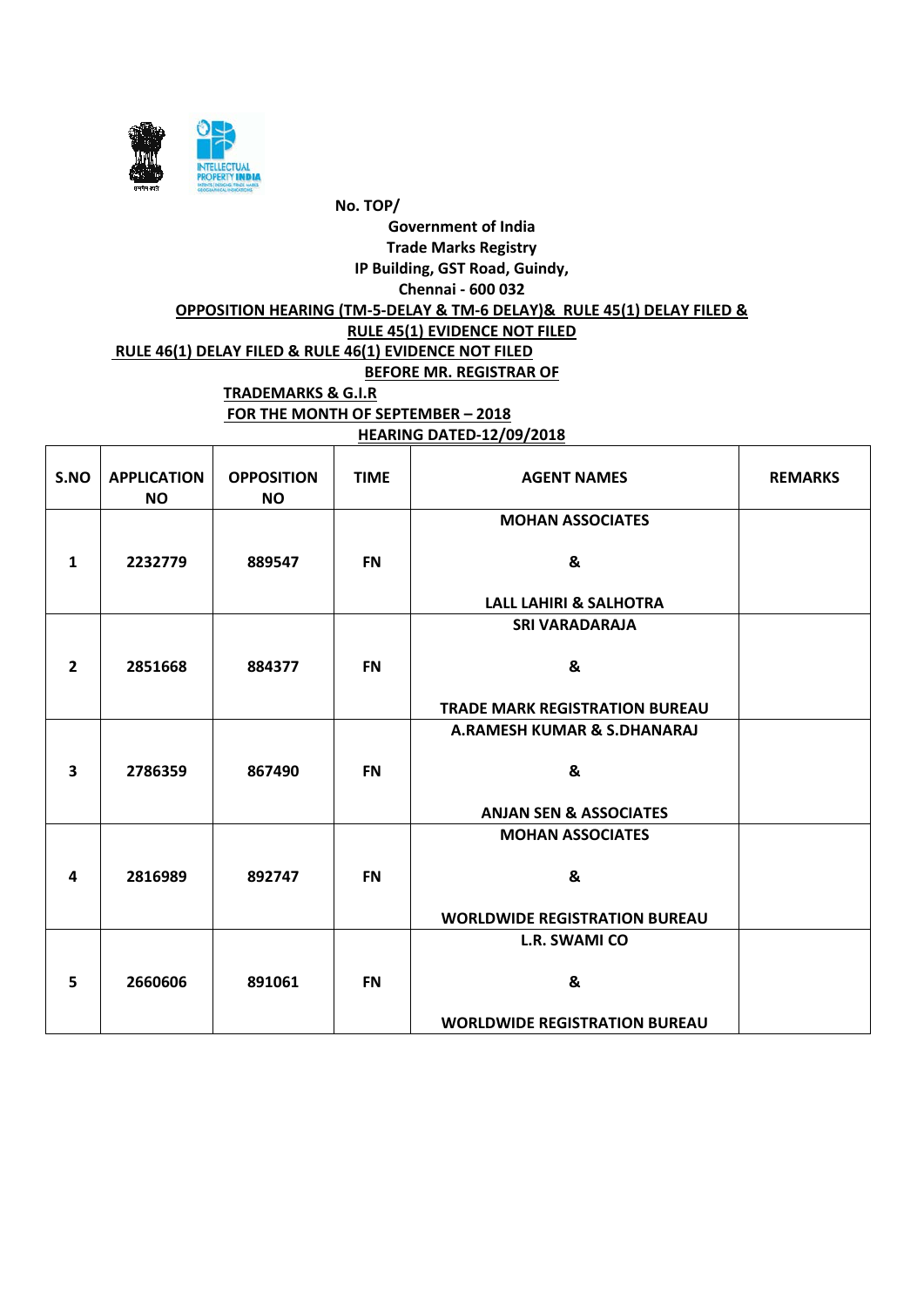|                |         |        |           | <b>ANAND AND ANAND</b>              |  |
|----------------|---------|--------|-----------|-------------------------------------|--|
|                |         |        |           |                                     |  |
| 6              | 2256510 | 892116 | <b>FN</b> | &                                   |  |
|                |         |        |           | <b>QUEST IP</b>                     |  |
|                |         |        |           | <b>L.R. SWAMI CO</b>                |  |
|                |         |        |           |                                     |  |
| $\overline{7}$ | 2639440 | 891129 | <b>FN</b> | &                                   |  |
|                |         |        |           |                                     |  |
|                |         |        |           | <b>MAHTTA &amp; CO</b>              |  |
|                |         |        |           | <b>G. RAMJI</b>                     |  |
|                |         |        |           |                                     |  |
| 8              | 2592619 | 871391 | <b>FN</b> | &                                   |  |
|                |         |        |           |                                     |  |
|                |         |        |           | <b>ANAND AND ANAND</b>              |  |
|                |         |        |           | <b>KRISHNAMURTHY &amp; CO</b>       |  |
|                |         |        |           |                                     |  |
| 9              | 2989582 | 855113 | <b>FN</b> | &                                   |  |
|                |         |        |           |                                     |  |
|                |         |        |           | <b>ANAND AND ANAND</b>              |  |
|                |         |        |           | <b>TMGURU INTELLECTUAL PROPERTY</b> |  |
|                |         |        |           | <b>SERVICES LLP</b>                 |  |
| 10             | 2984513 | 864578 | <b>FN</b> |                                     |  |
|                |         |        |           | &                                   |  |
|                |         |        |           |                                     |  |
|                |         |        |           | <b>RAO &amp; RAO</b>                |  |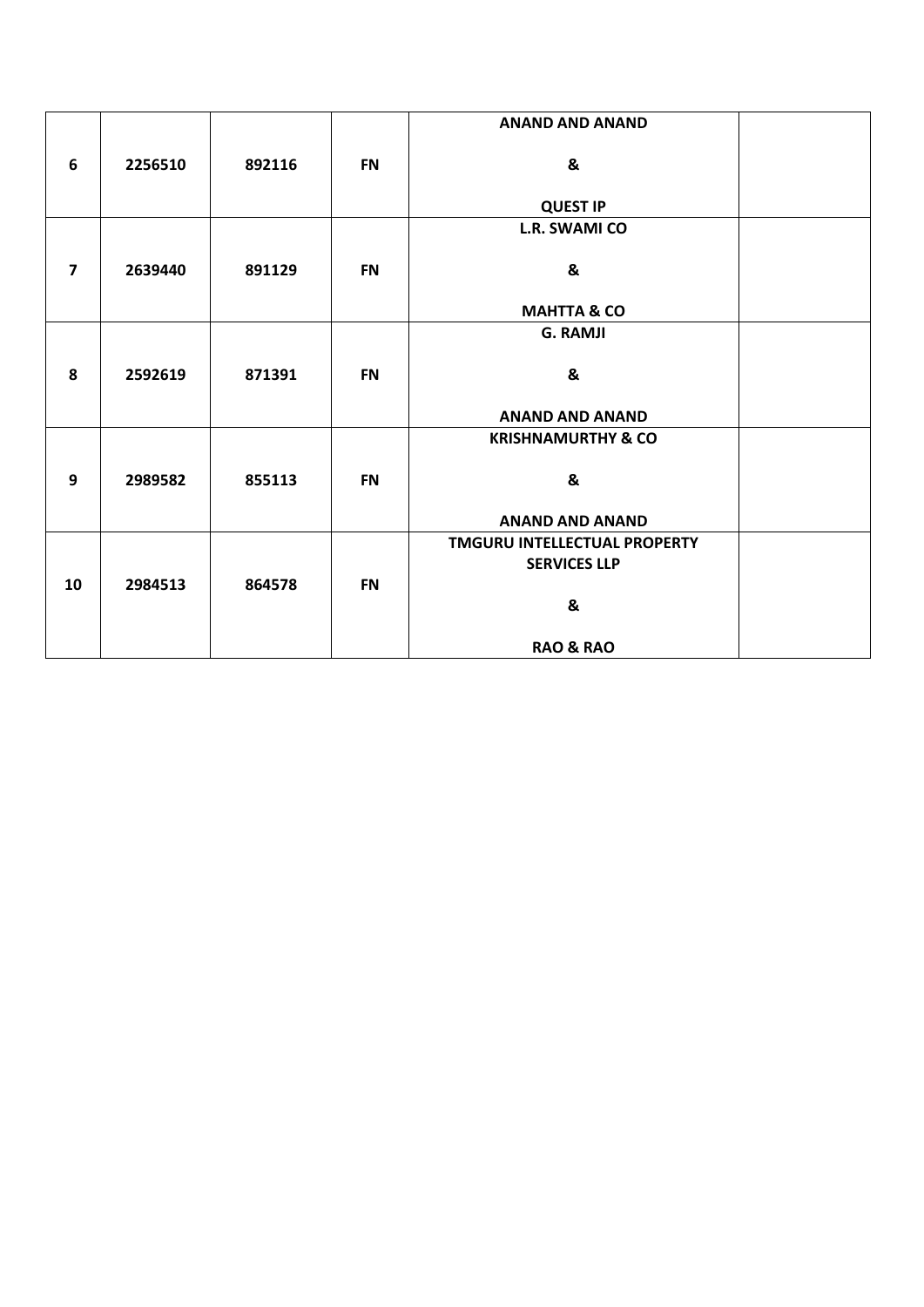

**HEARING DATED-12/09/2018**

| S.NO           | <b>APPLICATION</b><br><b>NO</b> | <b>OPPOSITION</b><br><b>NO</b> | <b>TIME</b> | <b>AGENT NAMES</b>                | <b>REMARKS</b> |
|----------------|---------------------------------|--------------------------------|-------------|-----------------------------------|----------------|
|                |                                 |                                |             | L.R. SWAMI CO                     |                |
| 1              | 2639444                         | 891130                         | <b>FN</b>   | &                                 |                |
|                |                                 |                                |             | <b>MAHTTA &amp; CO</b>            |                |
|                |                                 |                                |             | <b>MAKYAM KALPANA NAVEEN</b>      |                |
|                |                                 |                                |             |                                   |                |
| $\overline{2}$ | 2934640                         | 884191                         | <b>FN</b>   | &                                 |                |
|                |                                 |                                |             |                                   |                |
|                |                                 |                                |             | <b>ARJITA</b>                     |                |
|                |                                 |                                |             | <b>DEPENNING &amp; DEPENNING</b>  |                |
|                |                                 |                                |             |                                   |                |
| $\mathbf{3}$   | 2640031                         | 890966                         | <b>FN</b>   | &                                 |                |
|                |                                 |                                |             | <b>MADAMSER &amp; CO</b>          |                |
|                |                                 |                                |             | <b>DEPENNING &amp; DEPENNING</b>  |                |
|                |                                 |                                |             |                                   |                |
| 4              | 994013                          | 219738                         | <b>FN</b>   | &                                 |                |
|                |                                 |                                |             |                                   |                |
|                |                                 |                                |             | <b>PURI TRADE MARK CO</b>         |                |
|                |                                 |                                |             | <b>THARA &amp; THARA</b>          |                |
|                |                                 |                                |             |                                   |                |
| 5              | 1773328                         | 813023                         | <b>FN</b>   | &                                 |                |
|                |                                 |                                |             |                                   |                |
|                |                                 |                                |             | <b>DELHI REGISTRATION SERVICE</b> |                |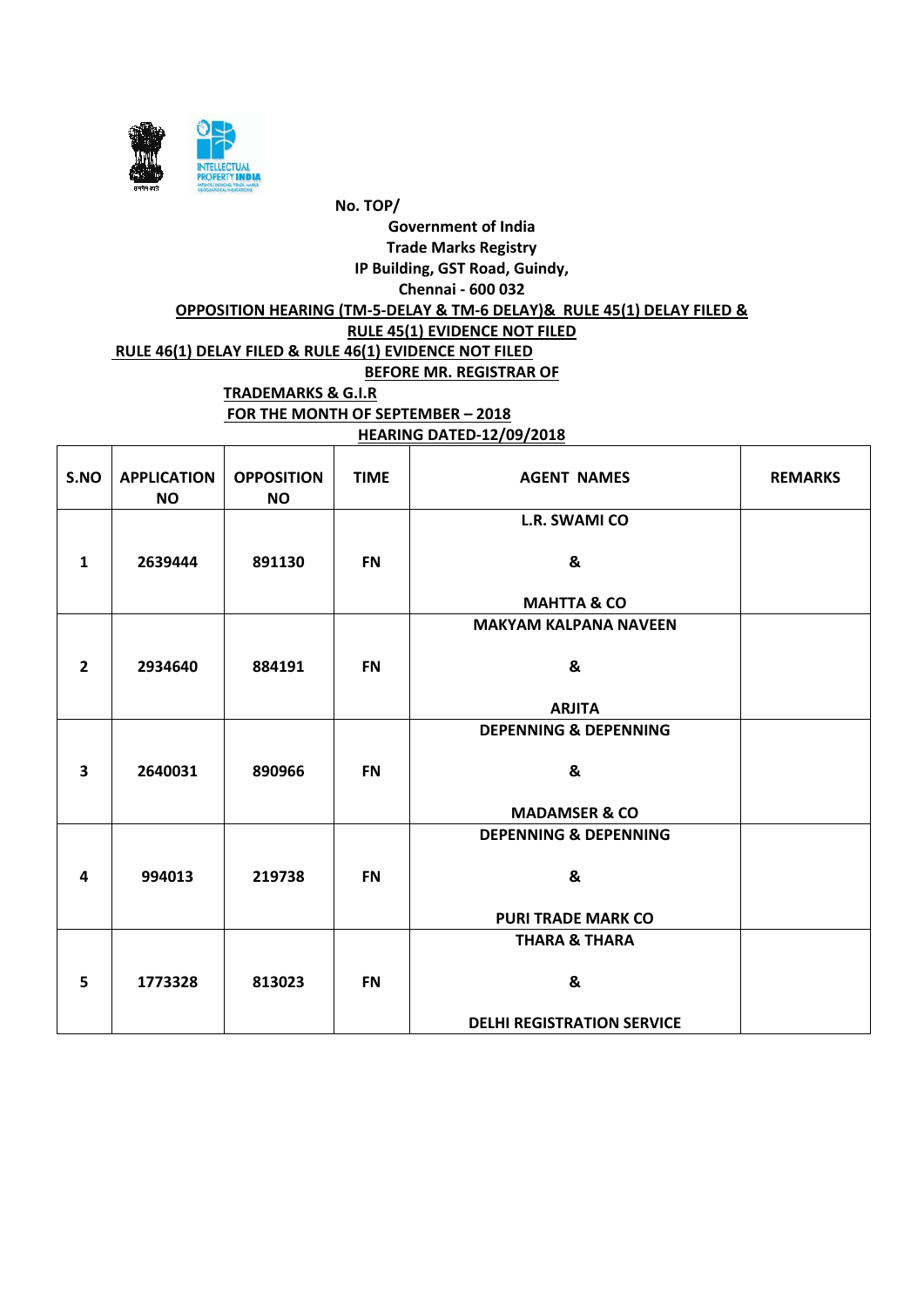|                         |         |        |           | <b>SYNERGY PERSPECTIVES</b>       |  |
|-------------------------|---------|--------|-----------|-----------------------------------|--|
| 6                       | 1708148 | 783647 | <b>FN</b> | &                                 |  |
|                         |         |        |           | Y. J. TRIVEDI & CO                |  |
|                         |         |        |           | <b>V. BAGYARAGHAVAN</b>           |  |
| $\overline{\mathbf{z}}$ | 1704264 | 745587 | <b>FN</b> | &                                 |  |
|                         |         |        |           | <b>K &amp; S PARTNERS</b>         |  |
|                         |         |        |           | <b>LALJI</b>                      |  |
| 8                       | 1994928 | 855508 | <b>FN</b> | &                                 |  |
|                         |         |        |           | <b>MARKS &amp; RIGHTS</b>         |  |
|                         |         |        |           | P.V. S. GIRIDHAR & SAI ASSOCIATES |  |
|                         |         |        |           |                                   |  |
| 9                       | 1983235 | 826073 | <b>FN</b> | &                                 |  |
|                         |         |        |           | <b>ANAND AND ANAND</b>            |  |
|                         |         |        |           | V. BAGYARAGHAVAN                  |  |
| 10                      | 1704265 | 745588 | <b>FN</b> | &                                 |  |
|                         |         |        |           |                                   |  |
|                         |         |        |           | <b>K &amp; S PARTNERS</b>         |  |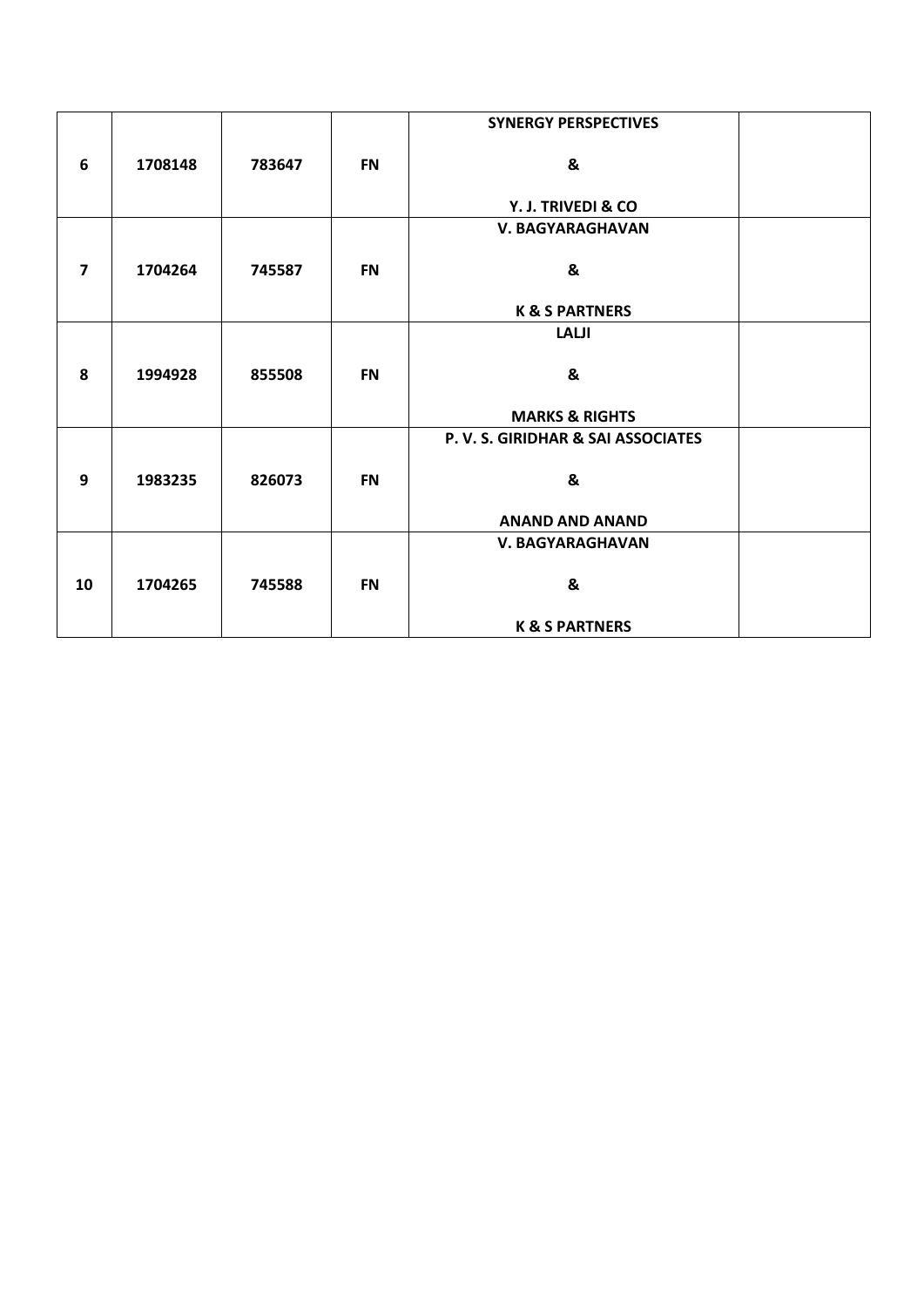

**HEARING DATED-17/09/2018**

| S.NO                    | <b>APPLICATION</b><br><b>NO</b> | <b>OPPOSITION</b><br><b>NO</b> | <b>TIME</b> | <b>AGENT NAMES</b>              | <b>REMARKS</b> |
|-------------------------|---------------------------------|--------------------------------|-------------|---------------------------------|----------------|
|                         |                                 |                                |             | S.S. RANA & CO                  |                |
| $\mathbf{1}$            | 2208770                         | 891212                         | <b>FN</b>   | &                               |                |
|                         |                                 |                                |             | <b>PUTHRAN &amp; ASSOCIATES</b> |                |
|                         |                                 |                                |             | <b>LUTHRA &amp; LUTHRA</b>      |                |
| $\overline{2}$          | 3010257                         | 885370                         | <b>FN</b>   | &                               |                |
|                         |                                 |                                |             |                                 |                |
|                         |                                 |                                |             | <b>GROVER &amp; ASSOCIATES</b>  |                |
|                         |                                 |                                |             | <b>LUTHRA &amp; LUTHRA</b>      |                |
|                         |                                 |                                |             |                                 |                |
| $\overline{\mathbf{3}}$ | 3010257                         | 885378                         | <b>FN</b>   | &                               |                |
|                         |                                 |                                |             | <b>GROVER &amp; ASSOCIATES</b>  |                |
|                         |                                 |                                |             |                                 |                |
|                         |                                 |                                |             | <b>LUTHRA &amp; LUTHRA</b>      |                |
| 4                       | 3010257                         | 885504                         | <b>FN</b>   | &                               |                |
|                         |                                 |                                |             |                                 |                |
|                         |                                 |                                |             | <b>GROVER &amp; ASSOCIATES</b>  |                |
|                         |                                 |                                |             | <b>LUTHRA &amp; LUTHRA</b>      |                |
|                         |                                 |                                |             | &                               |                |
| 5                       | 3010257                         | 885379                         | <b>FN</b>   |                                 |                |
|                         |                                 |                                |             | <b>GROVER &amp; ASSOCIATES</b>  |                |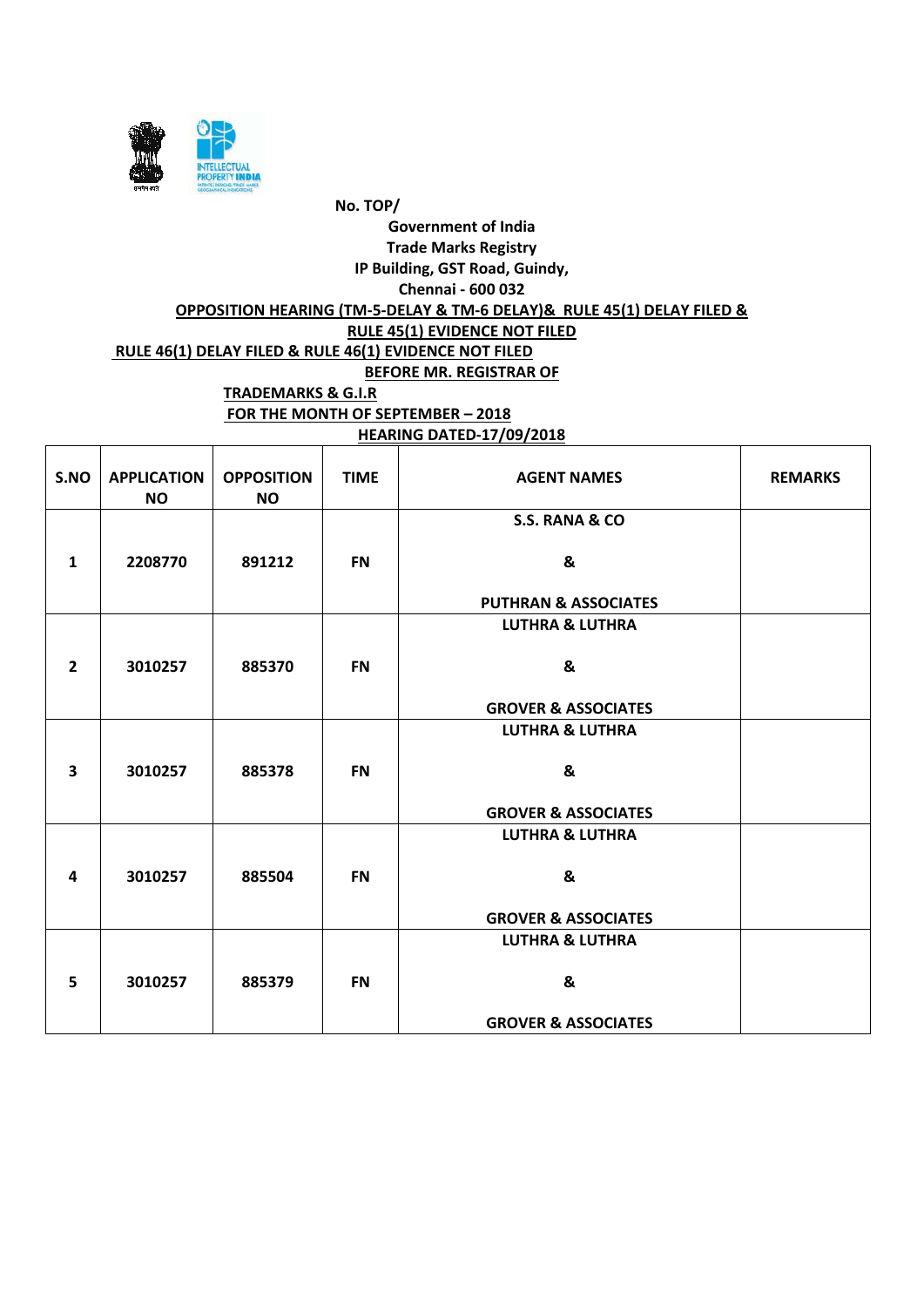|                |         |        |           | <b>LUTHRA &amp; LUTHRA</b>       |  |
|----------------|---------|--------|-----------|----------------------------------|--|
| 6              | 3010257 | 885380 | <b>FN</b> | &                                |  |
|                |         |        |           |                                  |  |
|                |         |        |           | <b>GROVER &amp; ASSOCIATES</b>   |  |
|                |         |        |           | <b>LUTHRA &amp; LUTHRA</b>       |  |
| $\overline{7}$ |         |        |           |                                  |  |
|                | 3010257 | 885505 | <b>FN</b> | &                                |  |
|                |         |        |           | <b>GROVER &amp; ASSOCIATES</b>   |  |
|                |         |        |           | <b>ABRAHAM CHERIAN.P</b>         |  |
|                |         |        |           |                                  |  |
| 8              | 3080257 | 873947 | <b>FN</b> | &                                |  |
|                |         |        |           | <b>BHANSALI &amp; ASSOCIATES</b> |  |
|                |         |        |           | P.P.A. SAGEER                    |  |
|                |         |        |           |                                  |  |
|                |         |        |           | &                                |  |
| 9              | 3326392 | 882548 | <b>FN</b> | Y. J. TRIVEDI & CO               |  |
|                |         |        |           |                                  |  |
|                |         |        |           | &                                |  |
|                |         |        |           | <b>NIRMA LIMITED</b>             |  |
|                |         |        |           | K.SHANMUGASUNDARAM               |  |
|                |         |        |           |                                  |  |
| 10             | 3068123 | 864211 | <b>FN</b> | &                                |  |
|                |         |        |           |                                  |  |
|                |         |        |           | <b>MAHTTA &amp; CO</b>           |  |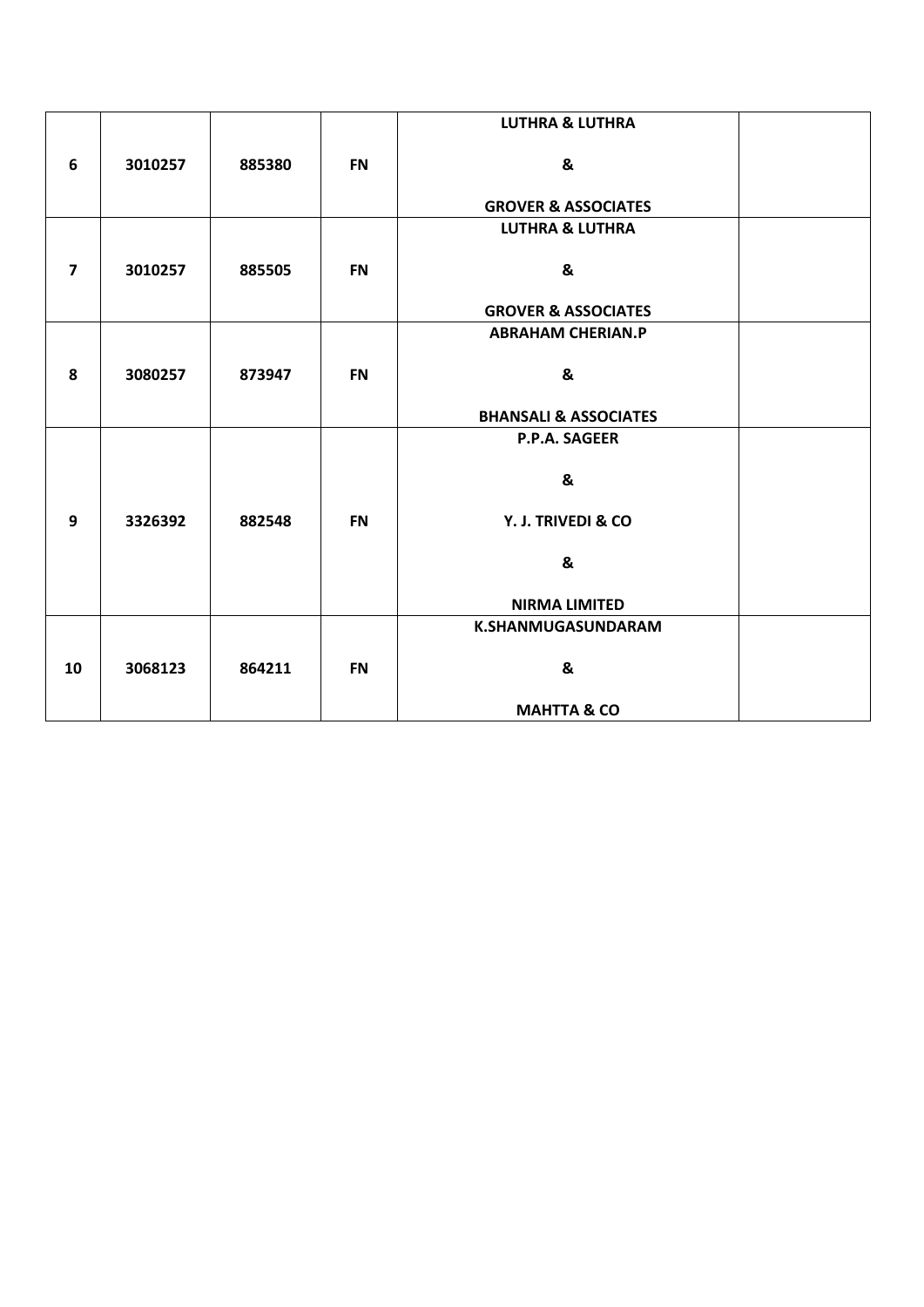

# **HEARING DATED-17/09/2018**

| S.NO                    | <b>APPLICATION</b><br><b>NO</b> | <b>OPPOSITION</b><br><b>NO</b> | <b>TIME</b> | <b>AGENT NAMES</b>              | <b>REMARKS</b> |
|-------------------------|---------------------------------|--------------------------------|-------------|---------------------------------|----------------|
|                         |                                 |                                |             | <b>GUDWIL &amp; GOODWILL</b>    |                |
| $\mathbf{1}$            | 3063422                         | 872899                         | <b>FN</b>   | &                               |                |
|                         |                                 |                                |             | <b>ANAND AND ANAND</b>          |                |
|                         |                                 |                                |             | <b>LEXCURIAE</b>                |                |
| $\overline{2}$          | 3487644                         | 894169                         | <b>FN</b>   | &                               |                |
|                         |                                 |                                |             | <b>ANAND AND ANAND</b>          |                |
|                         |                                 |                                |             | <b>C. PRAKASH</b>               |                |
| $\overline{\mathbf{3}}$ | 3101643                         | 869236                         | <b>FN</b>   | &                               |                |
|                         |                                 |                                |             | <b>ARJUN T. BHAGAT &amp; CO</b> |                |
|                         |                                 |                                |             | <b>ALTACIT GLOBAL</b>           |                |
| 4                       | 3073676                         | 889080                         | <b>FN</b>   | &                               |                |
|                         |                                 |                                |             | <b>ANAND AND ANAND</b>          |                |
|                         |                                 |                                |             | <b>V.BAGYA RAGHAVAN</b>         |                |
| 5                       | 3134535                         | 869986                         | <b>FN</b>   | &                               |                |
|                         |                                 |                                |             | <b>DINESH &amp; CO</b>          |                |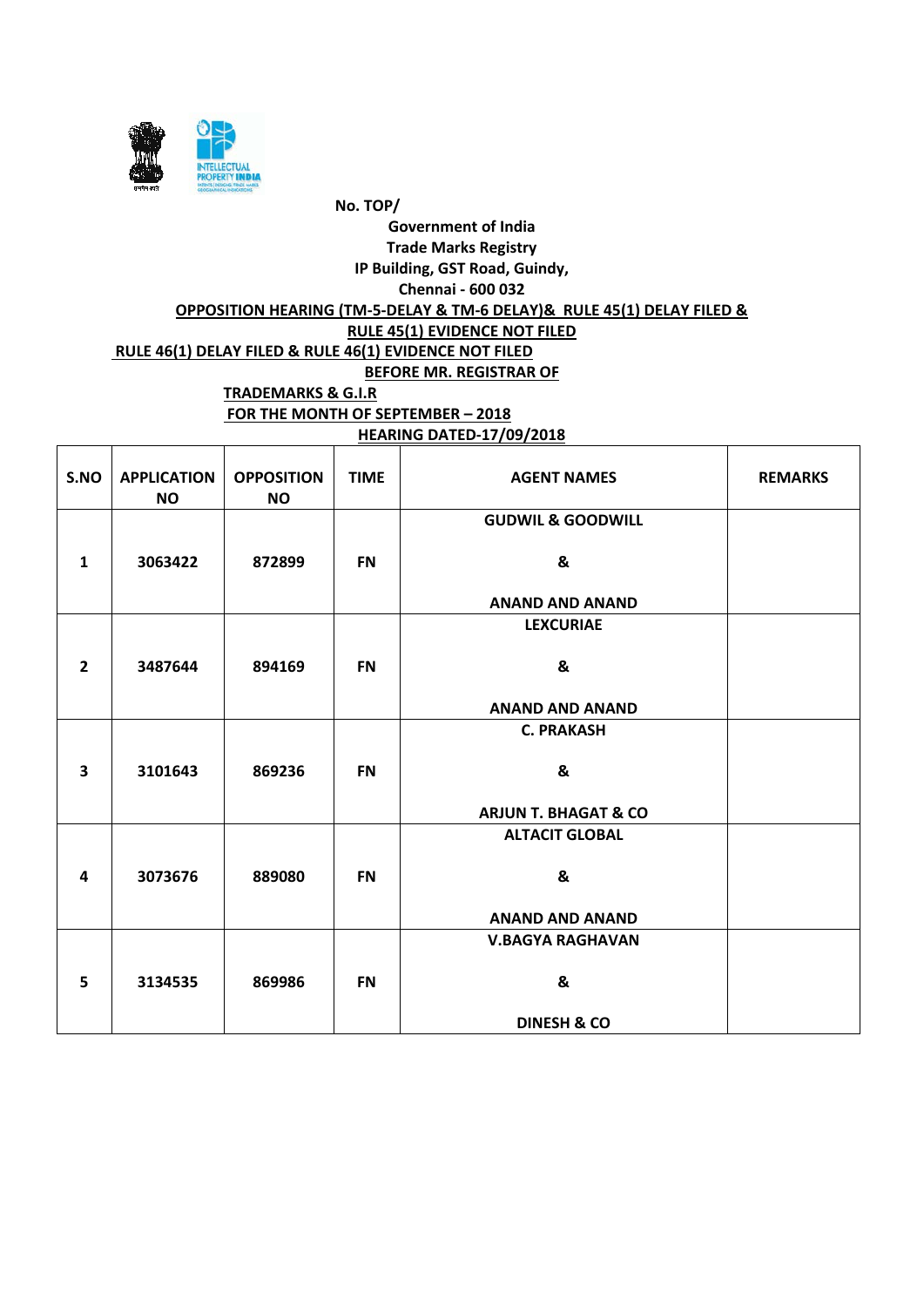|              |         |        |           | <b>ASHOK KUMAR J. DAGA</b>         |  |
|--------------|---------|--------|-----------|------------------------------------|--|
|              |         |        |           |                                    |  |
| 6            | 3216226 | 869987 | <b>FN</b> | &                                  |  |
|              |         |        |           | <b>DAKSHESH B. MEHTA</b>           |  |
|              |         |        |           | <b>LALL LAHIRI &amp; SALHOTRA</b>  |  |
|              |         |        |           |                                    |  |
| 7            | 3393205 | 886441 | <b>FN</b> | &                                  |  |
|              |         |        |           |                                    |  |
|              |         |        |           | <b>KAYSER AND COMPANY</b>          |  |
|              |         |        |           | <b>FOX MANDAL &amp; ASSOCIATES</b> |  |
|              |         |        |           |                                    |  |
| $\mathbf{8}$ | 3180371 | 877183 | <b>FN</b> | &                                  |  |
|              |         |        |           |                                    |  |
|              |         |        |           | <b>ANJAN SEN &amp; ASSOCIATES</b>  |  |
|              |         |        |           | <b>LALL LAHIRI &amp; SALHOTRA</b>  |  |
|              |         |        |           |                                    |  |
| 9            | 3393207 | 885955 | <b>FN</b> | &                                  |  |
|              |         |        |           |                                    |  |
|              |         |        |           | <b>KAYSER AND COMPANY</b>          |  |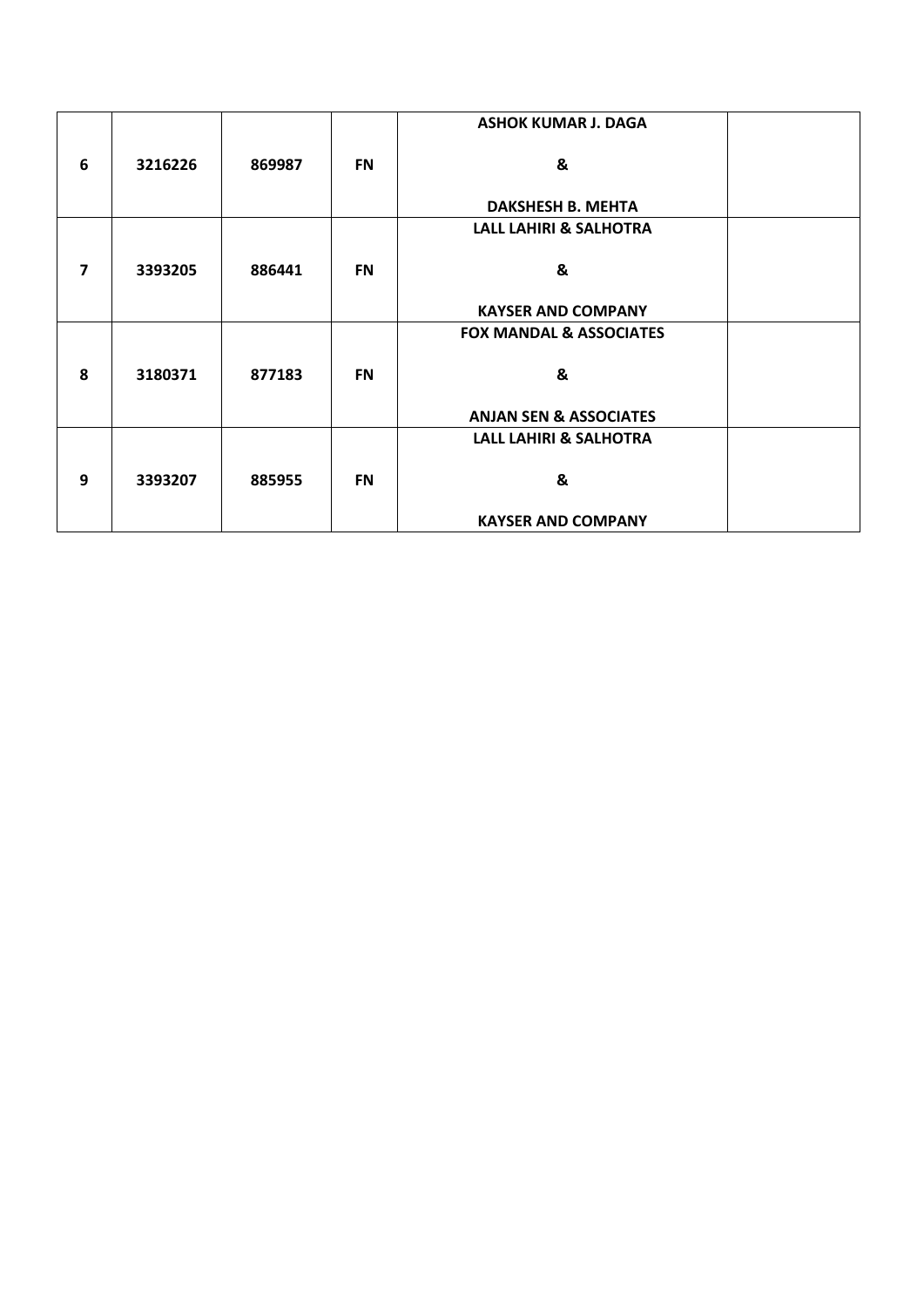

**HEARING DATED-18/09/2018**

| S.NO                    | <b>APPLICATION</b><br><b>NO</b> | <b>OPPOSITION</b><br><b>NO</b> | <b>TIME</b> | <b>AGENT NAMES</b>                 | <b>REMARKS</b> |
|-------------------------|---------------------------------|--------------------------------|-------------|------------------------------------|----------------|
|                         |                                 |                                |             | <b>FOX MANDAL &amp; ASSOCIATES</b> |                |
| $\mathbf{1}$            | 3180398                         | 874184                         | <b>FN</b>   | &                                  |                |
|                         |                                 |                                |             | <b>ANJAN SEN &amp; ASSOCIATES</b>  |                |
|                         |                                 |                                |             | <b>M.J.JASEEM MOHAMMED</b>         |                |
|                         |                                 |                                |             |                                    |                |
| $\overline{2}$          | 3043785                         | 871731                         | <b>FN</b>   | &                                  |                |
|                         |                                 |                                |             |                                    |                |
|                         |                                 |                                |             | <b>DEPENNING &amp; DEPENNING</b>   |                |
|                         |                                 |                                |             | <b>G. PARAMESH</b>                 |                |
|                         |                                 |                                |             |                                    |                |
| $\overline{\mathbf{3}}$ | 2706651                         | 891352                         | <b>FN</b>   | &                                  |                |
|                         |                                 |                                |             |                                    |                |
|                         |                                 |                                |             | <b>V.A. ASSOCIATES</b>             |                |
|                         |                                 |                                |             | <b>ADITYA &amp; ASSOCIATES</b>     |                |
|                         |                                 |                                |             |                                    |                |
| $\overline{\mathbf{4}}$ | 3304826                         | 881929                         | <b>FN</b>   | &                                  |                |
|                         |                                 |                                |             | <b>REMFRY &amp; SAGAR</b>          |                |
|                         |                                 |                                |             |                                    |                |
|                         |                                 |                                |             | <b>ADITYA &amp; ASSOCIATES</b>     |                |
| 5                       | 3304825                         | 881928                         | <b>FN</b>   | &                                  |                |
|                         |                                 |                                |             |                                    |                |
|                         |                                 |                                |             | <b>REMFRY &amp; SAGAR</b>          |                |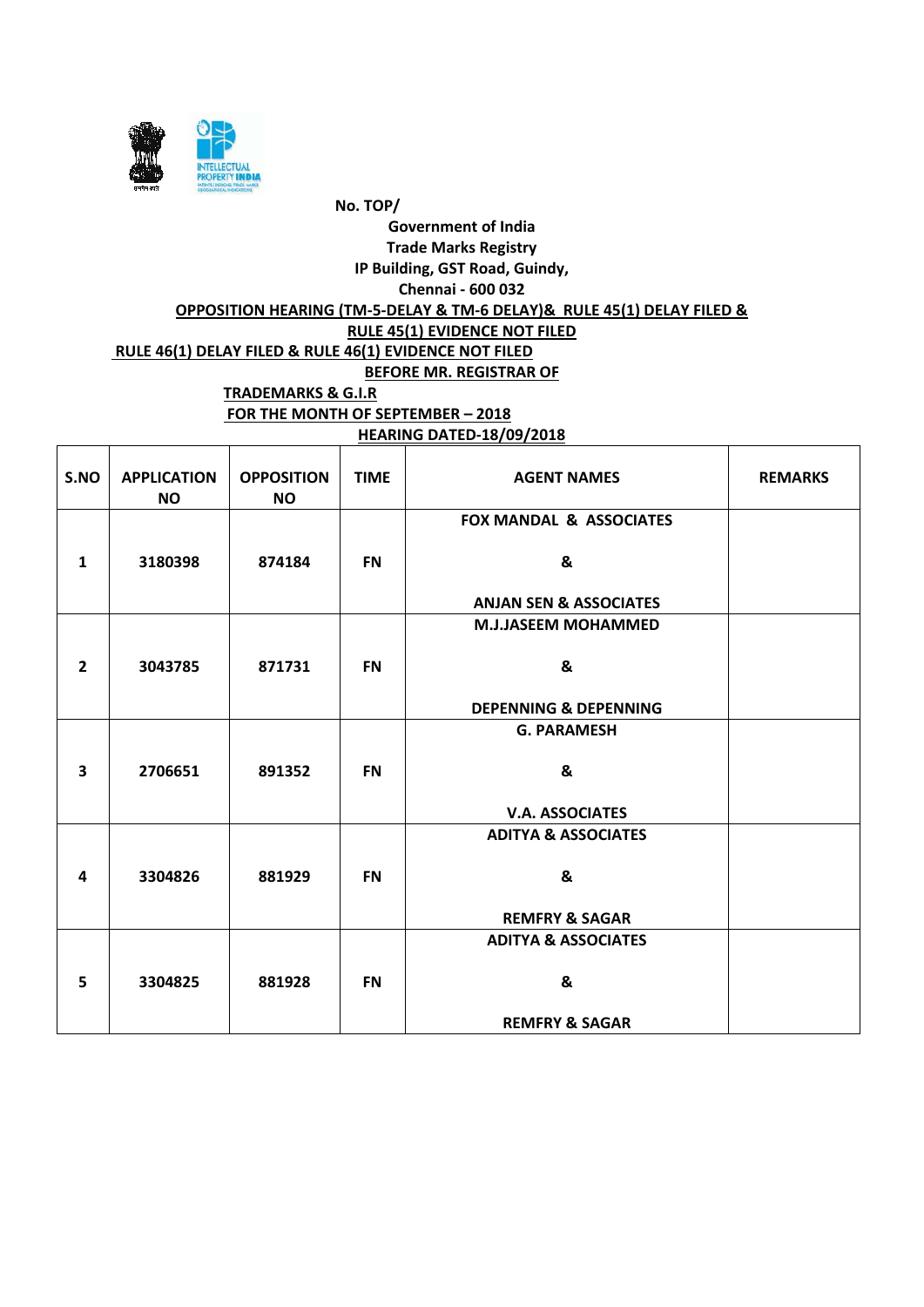|                |         |        |           | <b>APOLLO HOSPITALS ENTERPRISE LTD</b>  |  |
|----------------|---------|--------|-----------|-----------------------------------------|--|
| 6              | 2219484 | 857037 | <b>FN</b> | &                                       |  |
|                |         |        |           | <b>ALTACIT GLOBAL</b>                   |  |
|                |         |        |           | <b>C. VENKATASUBRAMANIAM</b>            |  |
| $\overline{7}$ | 2701446 | 888460 | <b>FN</b> | &                                       |  |
|                |         |        |           | <b>GURVINDER SINGH &amp; ASSOCIATES</b> |  |
|                |         |        |           | <b>SURANA AND SURANA</b>                |  |
| 8              | 2415283 | 861384 | <b>FN</b> | &                                       |  |
|                |         |        |           | <b>ANAND AND ANAND</b>                  |  |
|                |         |        |           | <b>M.J.JASEEM MOHAMMED</b>              |  |
| 9              | 3043786 | 871730 | <b>FN</b> | &                                       |  |
|                |         |        |           | <b>DEPENNING &amp; DEPENNING</b>        |  |
|                |         |        |           | <b>V. RAVI</b>                          |  |
| 10             | 2207918 | 874887 | <b>FN</b> | &                                       |  |
|                |         |        |           | <b>KRISHNA &amp; SAURASTRI</b>          |  |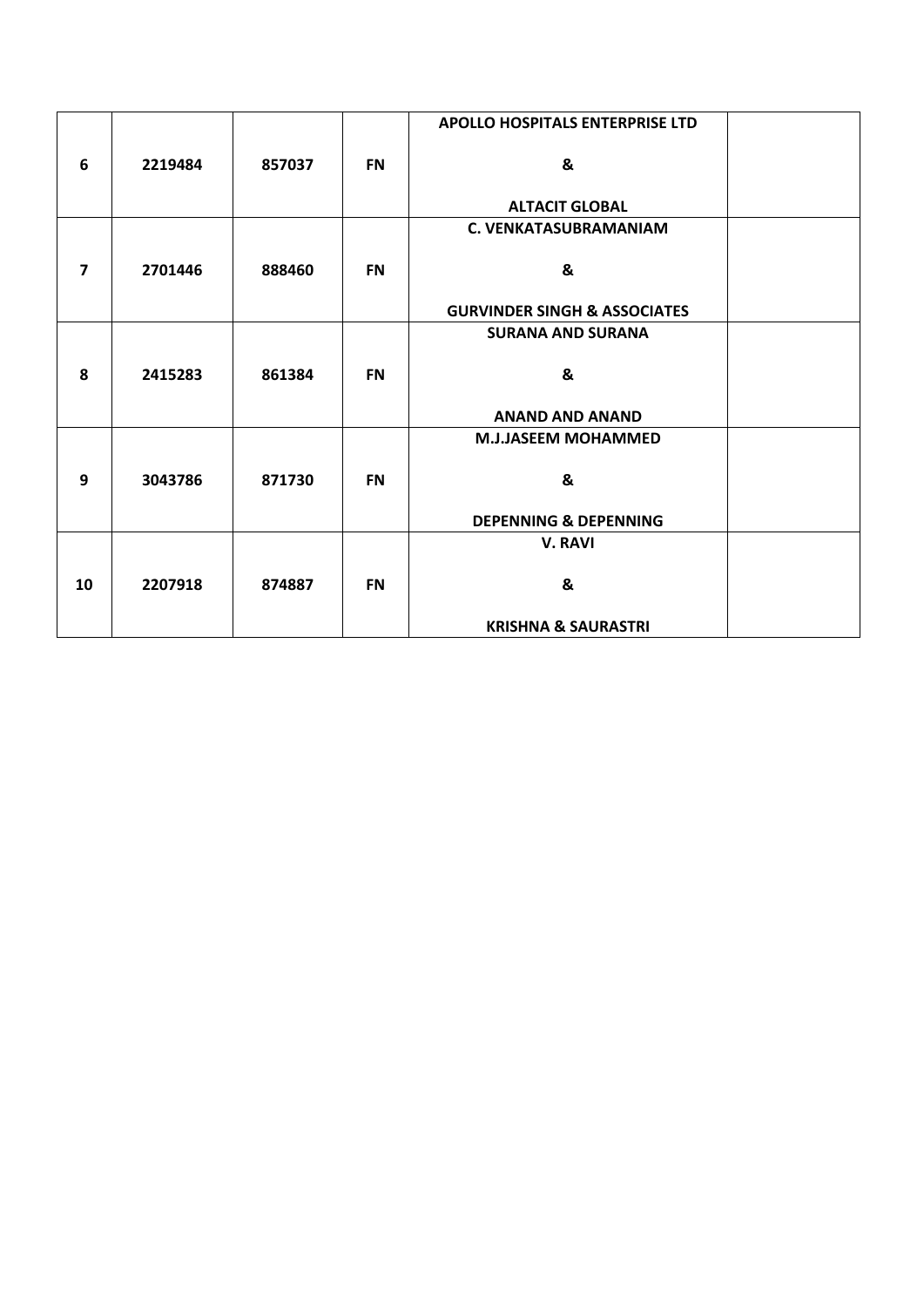

**HEARING DATED-18/09/2018**

| S.NO                    | <b>APPLICATION</b><br><b>NO</b> | <b>OPPOSITION</b><br><b>NO</b> | <b>TIME</b> | <b>AGENT NAMES</b>                 | <b>REMARKS</b> |
|-------------------------|---------------------------------|--------------------------------|-------------|------------------------------------|----------------|
|                         |                                 |                                |             | <b>RAO &amp; RAO</b>               |                |
| $\mathbf{1}$            | 2125219                         | 875592                         | <b>FN</b>   | &                                  |                |
|                         |                                 |                                |             | <b>DEPENNING &amp; DEPENNING</b>   |                |
|                         |                                 |                                |             | C. VENKATASUBRAMANIAM              |                |
|                         |                                 |                                |             |                                    |                |
| $\overline{2}$          | 2701446                         | 891483                         | <b>FN</b>   | &                                  |                |
|                         |                                 |                                |             |                                    |                |
|                         |                                 |                                |             | <b>LALJI</b>                       |                |
|                         |                                 |                                |             | <b>DEPENNING &amp; DEPENNING</b>   |                |
|                         |                                 |                                |             |                                    |                |
| $\overline{\mathbf{3}}$ | 2114273                         | 869982                         | <b>FN</b>   | &                                  |                |
|                         |                                 |                                |             |                                    |                |
|                         |                                 |                                |             | <b>MANGLA REGISTRATION SERVICE</b> |                |
|                         |                                 |                                |             | <b>DEPENNING &amp; DEPENNING</b>   |                |
|                         |                                 |                                |             |                                    |                |
| 4                       | 2114273                         | 869983                         | <b>FN</b>   | &                                  |                |
|                         |                                 |                                |             |                                    |                |
|                         |                                 |                                |             | <b>MANGLA REGISTRATION SERVICE</b> |                |
|                         |                                 |                                |             | <b>ASHOK KUMAR J. DAGA</b>         |                |
| 5                       | 2068309                         | 839430                         | <b>FN</b>   | &                                  |                |
|                         |                                 |                                |             |                                    |                |
|                         |                                 |                                |             | <b>TRADESAFE</b>                   |                |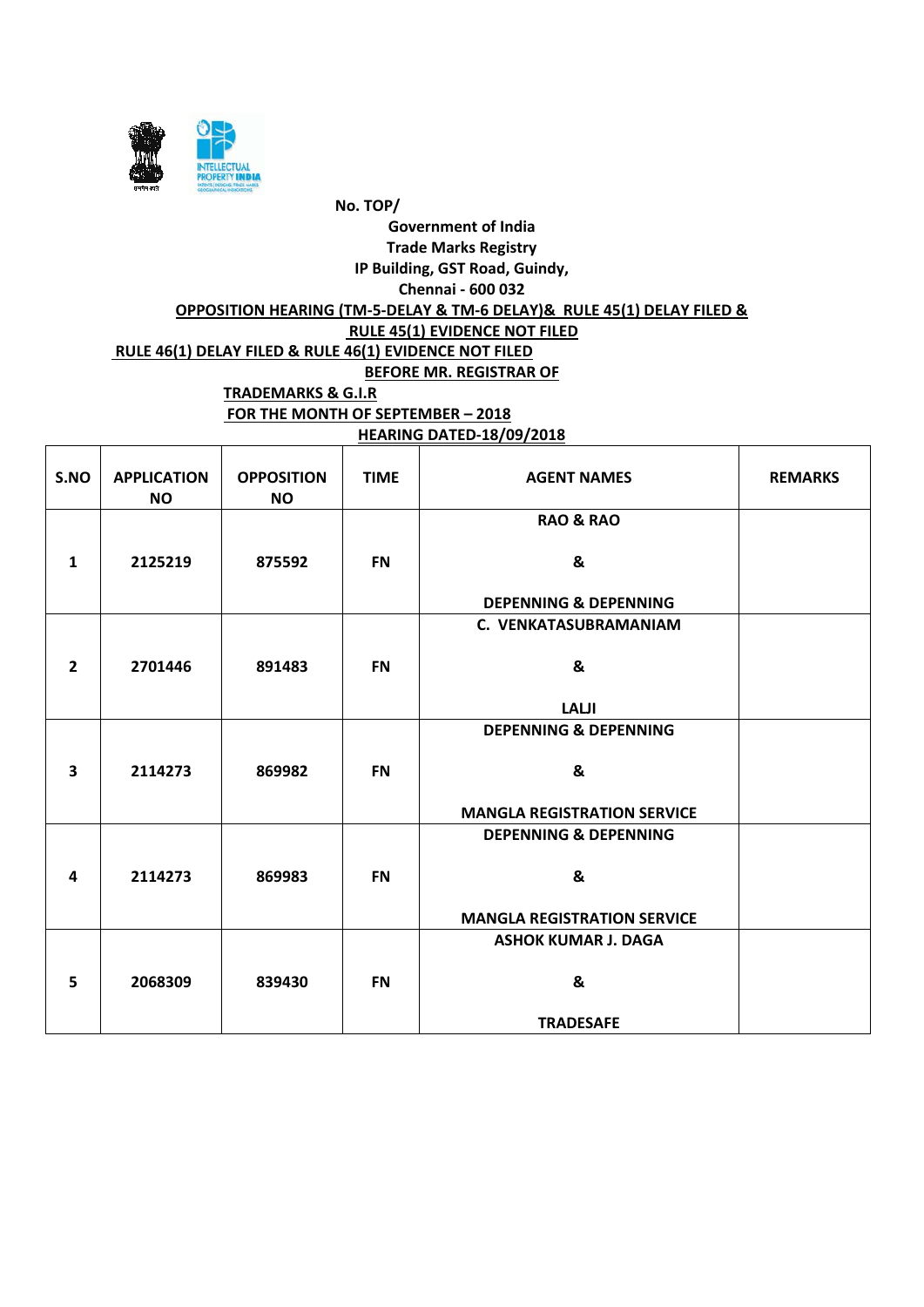|                         |         |        |           | <b>PURI &amp; PURI</b>      |  |
|-------------------------|---------|--------|-----------|-----------------------------|--|
| 6                       | 3060810 | 867033 | <b>FN</b> | &                           |  |
|                         |         |        |           |                             |  |
|                         |         |        |           | <b>KHAITAN &amp; CO</b>     |  |
|                         |         |        |           | <b>NAIR SAJEEV KUMAR S</b>  |  |
|                         |         |        |           |                             |  |
| $\overline{\mathbf{z}}$ | 2617272 | 872302 | <b>FN</b> | &                           |  |
|                         |         |        |           |                             |  |
|                         |         |        |           | S. MAJUMDAR & CO            |  |
|                         |         |        |           | <b>BRANDS &amp; BONDS</b>   |  |
|                         |         |        |           |                             |  |
| 8                       | 2964833 | 875065 | <b>FN</b> | &                           |  |
|                         |         |        |           |                             |  |
|                         |         |        |           | <b>INTTL ADVOCARE</b>       |  |
|                         |         |        |           | A. ARIVAZHAGAN              |  |
|                         |         |        |           |                             |  |
| 9                       | 2200799 | 889264 | <b>FN</b> | &                           |  |
|                         |         |        |           |                             |  |
|                         |         |        |           | <b>C.VENKATASUBRAMANIAM</b> |  |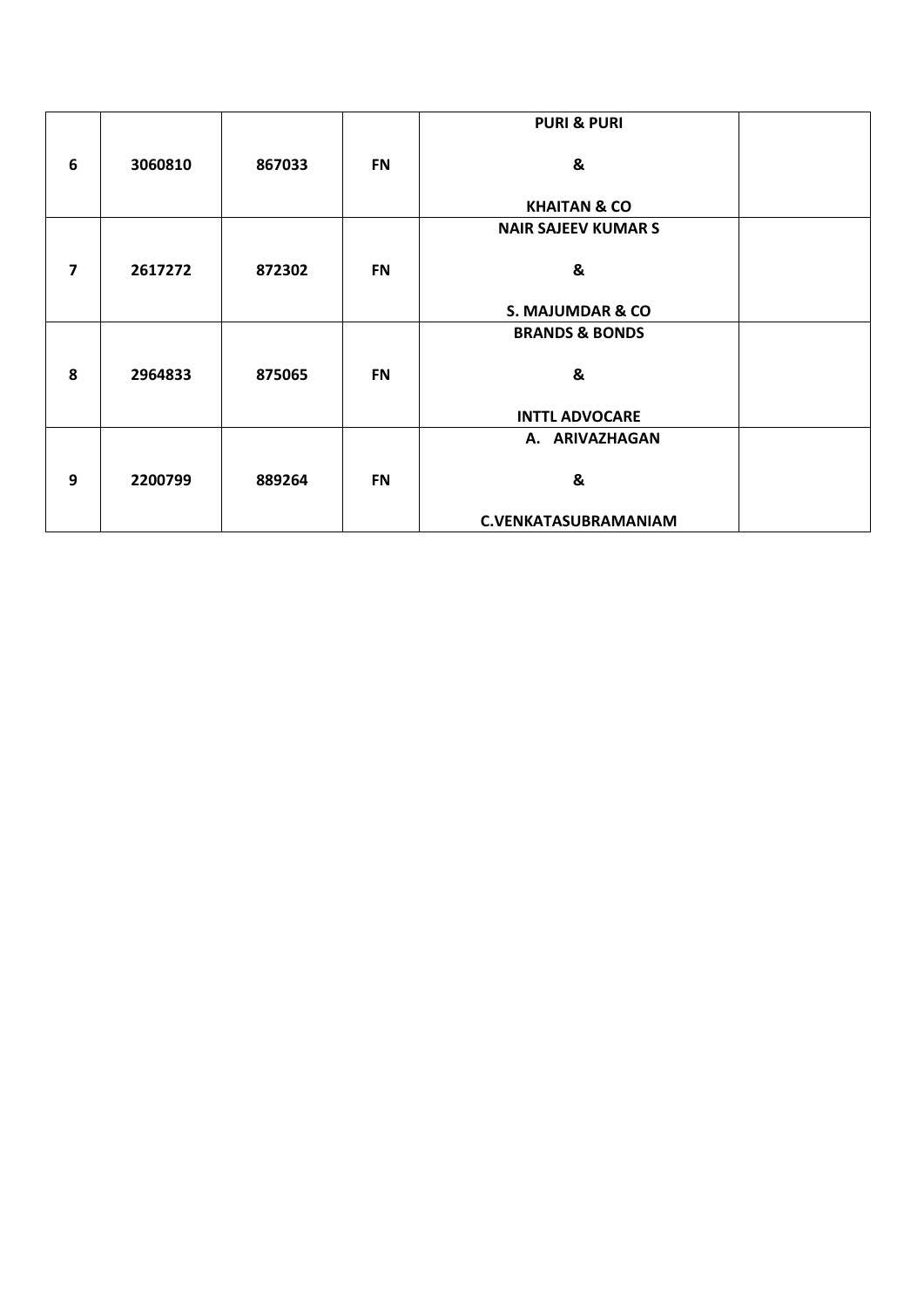

**HEARING DATED-18/09/2018**

| S.NO                    | <b>APPLICATION</b><br><b>NO</b> | <b>OPPOSITION</b><br><b>NO</b> | <b>TIME</b> | <b>AGENT NAMES</b>            | <b>REMARKS</b> |
|-------------------------|---------------------------------|--------------------------------|-------------|-------------------------------|----------------|
|                         |                                 |                                |             | <b>GUDWILL &amp; GOODWILL</b> |                |
|                         |                                 |                                |             | &                             |                |
|                         |                                 |                                |             | <b>ABDUL GAFOOR</b>           |                |
| $\mathbf{1}$            | 1973374                         | 838822                         | <b>FN</b>   | &                             |                |
|                         |                                 |                                |             | SINGH & SINGH LALL & SETHI    |                |
|                         |                                 |                                |             | &                             |                |
|                         |                                 |                                |             | <b>MR. LIGHT ILLUMINATION</b> |                |
|                         |                                 |                                |             | <b>RAO &amp; RAO</b>          |                |
| $\overline{2}$          | 2658296                         | 891240                         | <b>FN</b>   | &                             |                |
|                         |                                 |                                |             | <b>VISHESH AND ASSOCIATES</b> |                |
|                         |                                 |                                |             | <b>LAWYERS' ARCADE</b>        |                |
| $\overline{\mathbf{3}}$ | 3535544                         | 899884                         | <b>FN</b>   | &                             |                |
|                         |                                 |                                |             | <b>TRADE MARK PROTEC CO</b>   |                |
|                         |                                 |                                |             | <b>RAO &amp; RAO</b>          |                |
| 4                       | 2609353                         | 891856                         | <b>FN</b>   | &                             |                |
|                         |                                 |                                |             | <b>V. RAVI</b>                |                |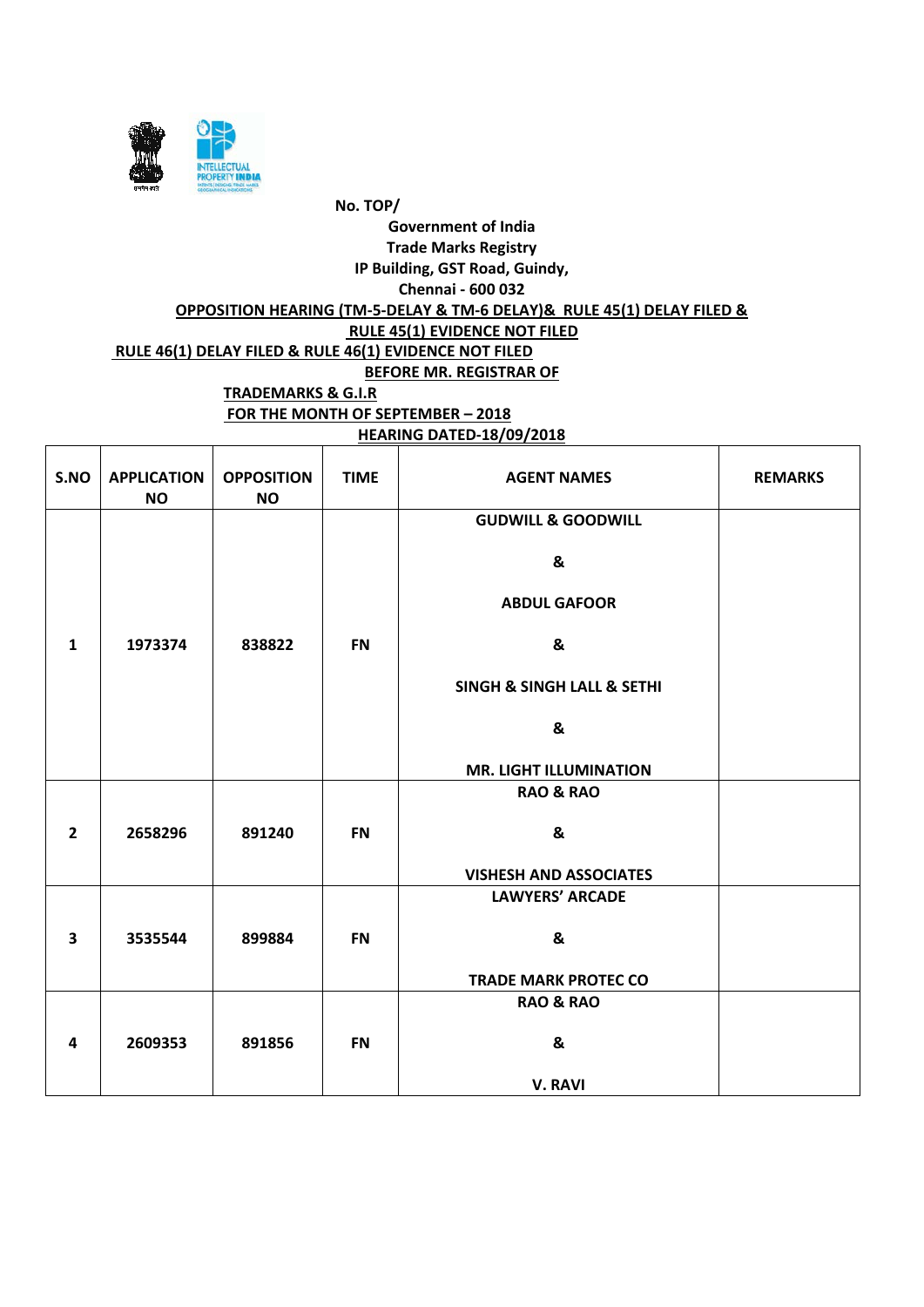

**HEARING DATED-19/09/2018**

| S.NO                    | <b>APPLICATION</b><br><b>NO</b> | <b>OPPOSITION</b><br><b>NO</b> | <b>TIME</b> | <b>AGENT NAMES</b>                  | <b>REMARKS</b> |
|-------------------------|---------------------------------|--------------------------------|-------------|-------------------------------------|----------------|
|                         |                                 |                                |             | <b>RAO &amp; RAO</b>                |                |
| $\mathbf{1}$            | 3055081                         | 865105                         | <b>FN</b>   | &                                   |                |
|                         |                                 |                                |             | <b>SURESH &amp; CO</b>              |                |
|                         |                                 |                                |             | N. LAKSHMI PRIYA                    |                |
| $\overline{2}$          | 2988420                         | 860590                         | <b>FN</b>   | &                                   |                |
|                         |                                 |                                |             | <b>APR ASSOCIATES</b>               |                |
|                         |                                 |                                |             | <b>L.S. DAVAR &amp; CO</b>          |                |
| $\overline{\mathbf{3}}$ | 1895711                         | 850270                         | <b>FN</b>   | $\boldsymbol{8}$                    |                |
|                         |                                 |                                |             | <b>R.K. DEWAN &amp; CO</b>          |                |
|                         |                                 |                                |             | <b>IPR LAW ASSOCIATES (CHENNAI)</b> |                |
| 4                       | 3013398                         | 898986                         | <b>FN</b>   | &                                   |                |
|                         |                                 |                                |             | <b>UMESH GHANSHAM PARULKAR</b>      |                |
|                         |                                 |                                |             | <b>G. PARAMESH</b>                  |                |
| 5                       | 3080014                         | 906571                         | <b>FN</b>   | &                                   |                |
|                         |                                 |                                |             | <b>VHB LIFE SCIENCES LIMITED</b>    |                |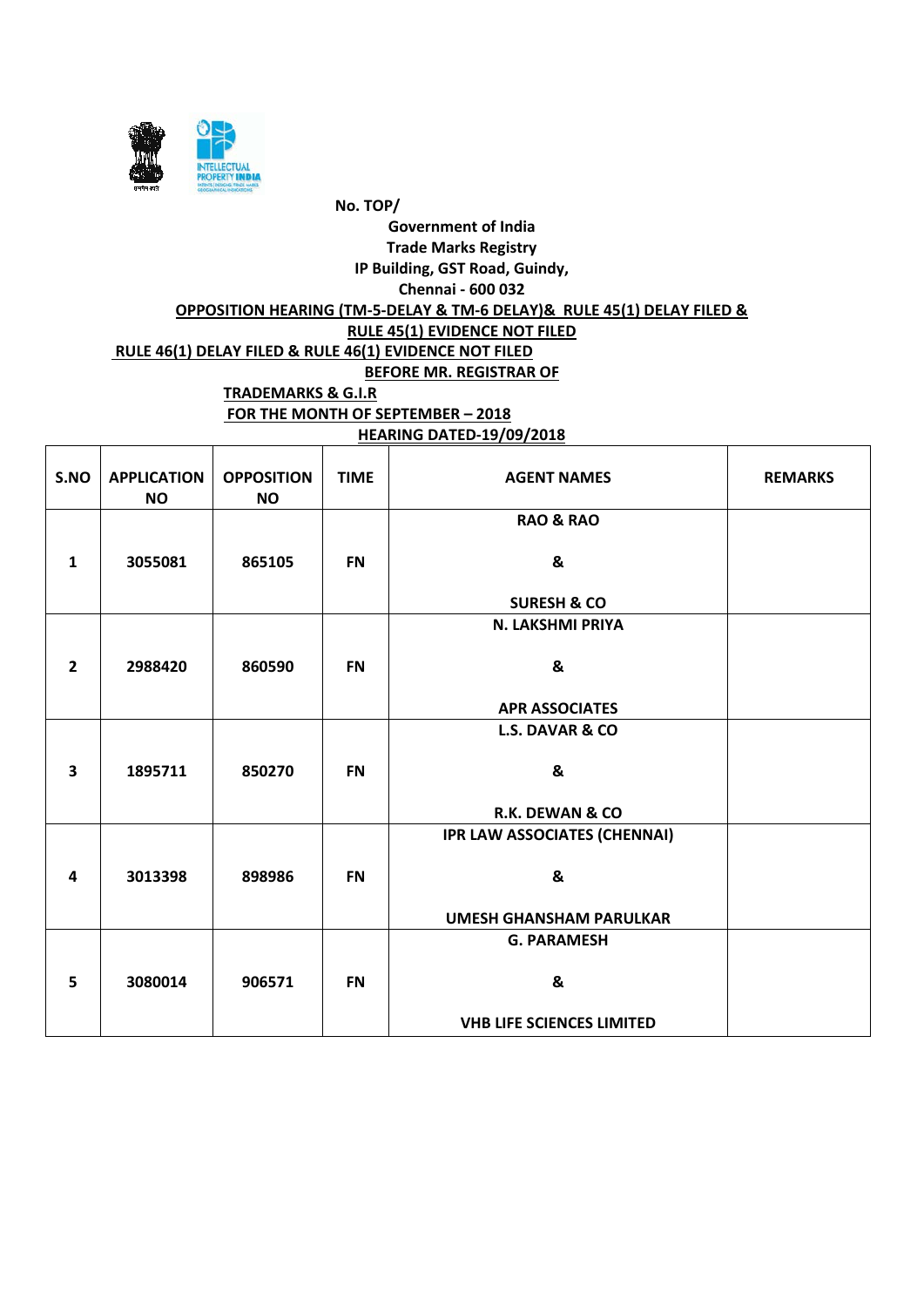|                         |         |        |           | <b>INDIA JURIS</b>                        |  |
|-------------------------|---------|--------|-----------|-------------------------------------------|--|
|                         |         |        |           |                                           |  |
| 6                       | 3380210 | 885198 | <b>FN</b> | &                                         |  |
|                         |         |        |           |                                           |  |
|                         |         |        |           | <b>DR.REDDYS LABORATORIES LTD</b>         |  |
|                         |         |        |           | <b>ANAND AND ANAND</b>                    |  |
|                         |         |        |           |                                           |  |
| $\overline{\mathbf{z}}$ | 1978921 | 878344 | <b>FN</b> | &                                         |  |
|                         |         |        |           | <b>SINGH &amp; SINGH LALL &amp; SETHI</b> |  |
|                         |         |        |           |                                           |  |
|                         |         |        |           | <b>RAJESH VELLAKKAT</b>                   |  |
| 8                       | 3079183 | 904396 | <b>FN</b> | &                                         |  |
|                         |         |        |           |                                           |  |
|                         |         |        |           | K.C. PATEL & CO                           |  |
|                         |         |        |           |                                           |  |
|                         |         |        |           | <b>RAJESH VELLAKKAT</b>                   |  |
| 9                       | 3079183 | 904394 | <b>FN</b> | &                                         |  |
|                         |         |        |           |                                           |  |
|                         |         |        |           | K.C. PATEL & CO                           |  |
|                         |         |        |           |                                           |  |
|                         |         |        |           | <b>RAJESH VELLAKKAT</b>                   |  |
|                         |         |        |           |                                           |  |
| 10                      | 3079183 | 904395 | <b>FN</b> | &                                         |  |
|                         |         |        |           | K.C. PATEL & CO                           |  |
|                         |         |        |           |                                           |  |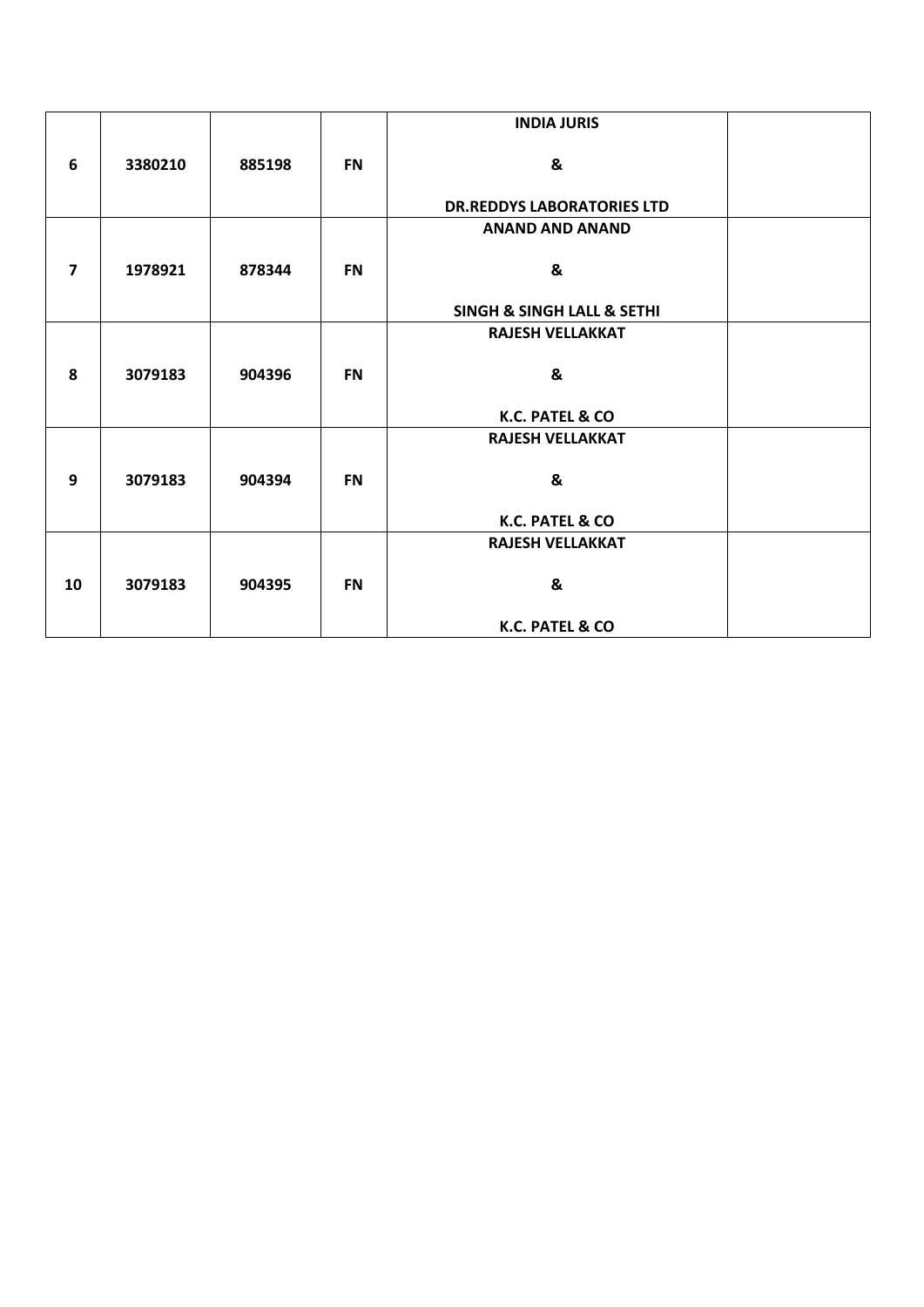

#### **HEARING DATED-19/09/2018**

| S.NO                    | <b>APPLICATION</b><br><b>NO</b> | <b>OPPOSITION</b><br><b>NO</b> | <b>TIME</b> | <b>AGENT NAMES</b>              | <b>REMARKS</b> |
|-------------------------|---------------------------------|--------------------------------|-------------|---------------------------------|----------------|
|                         |                                 |                                |             | <b>K &amp; S PARTNERS</b>       |                |
| $\mathbf{1}$            | 1867654                         | 808891                         | <b>FN</b>   | &                               |                |
|                         |                                 |                                |             | <b>M3M INDIA LTD</b>            |                |
|                         |                                 |                                |             | <b>MOHAN ASSOCIATES</b>         |                |
|                         |                                 |                                |             |                                 |                |
| $\overline{2}$          | 3564102                         | 899656                         | <b>FN</b>   | &                               |                |
|                         |                                 |                                |             |                                 |                |
|                         |                                 |                                |             | <b>DILIP C. SAROJ</b>           |                |
|                         |                                 |                                |             | <b>L.R. SWAMI CO</b>            |                |
| $\overline{\mathbf{3}}$ | 3457104                         | 890393                         | <b>FN</b>   | &                               |                |
|                         |                                 |                                |             | <b>V.BAGYA RAGHAVAN</b>         |                |
|                         |                                 |                                |             | <b>ASHOK RAM KUMAR</b>          |                |
|                         |                                 |                                |             |                                 |                |
| 4                       | 3415186                         | 886535                         | <b>FN</b>   | &                               |                |
|                         |                                 |                                |             |                                 |                |
|                         |                                 |                                |             | <b>TAS&amp;CO</b>               |                |
|                         |                                 |                                |             | <b>PUTHRAN &amp; ASSOCIATES</b> |                |
|                         |                                 |                                |             |                                 |                |
| 5                       | 3455896                         | 889206                         | <b>FN</b>   | &                               |                |
|                         |                                 |                                |             | W. S. KANE & CO                 |                |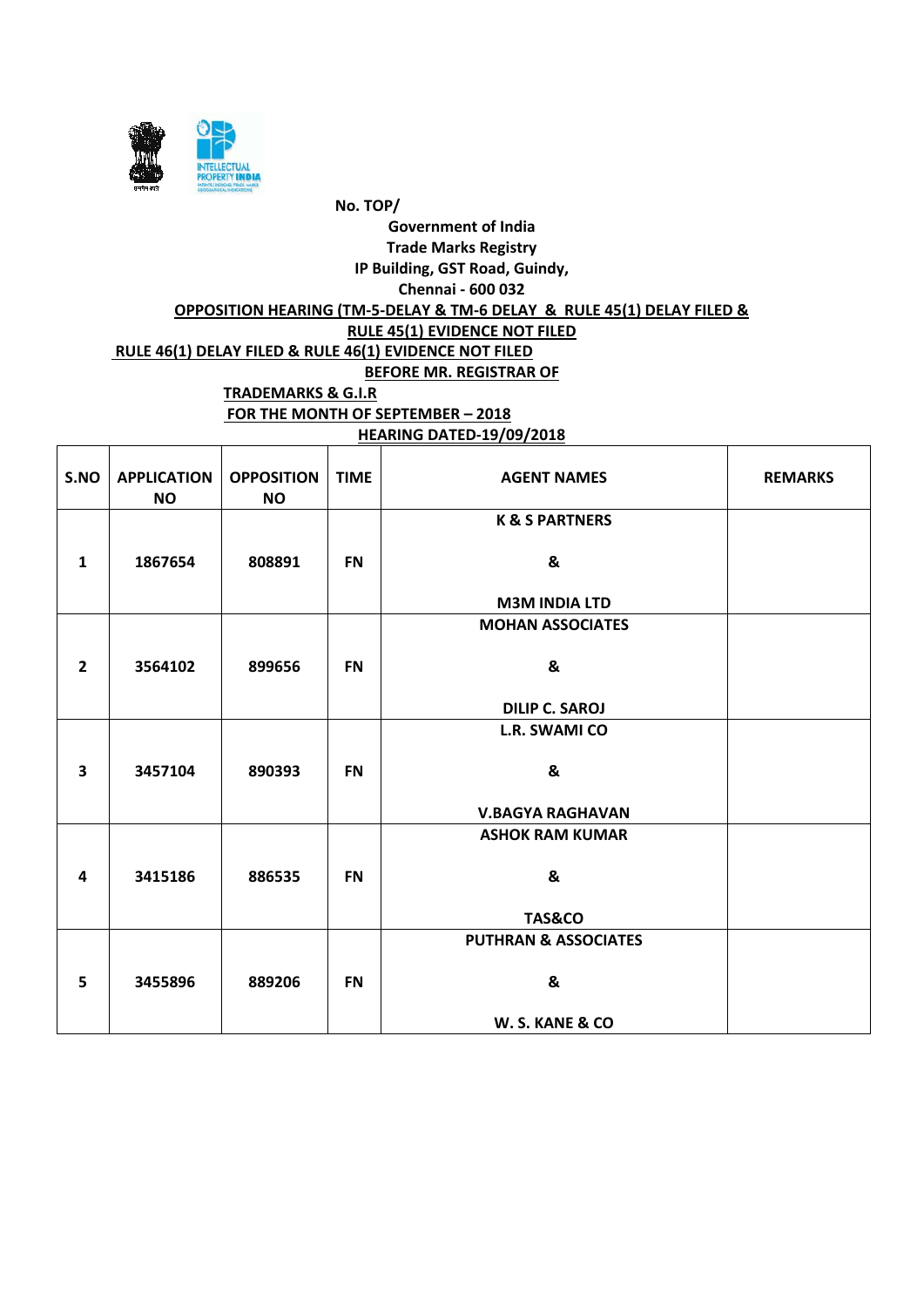|                         |         |        |           | <b>LALJI</b>       |
|-------------------------|---------|--------|-----------|--------------------|
| $6\phantom{1}6$         | 3084076 | 856933 | <b>FN</b> | &                  |
|                         |         |        |           | <b>GOPAL SINGH</b> |
|                         |         |        |           | <b>LALJI</b>       |
| $\overline{\mathbf{z}}$ | 3084074 | 856934 | <b>FN</b> | &                  |
|                         |         |        |           | <b>GOPAL SINGH</b> |
|                         |         |        |           | <b>LALJI</b>       |
| 8                       | 3084077 | 856932 | <b>FN</b> | &                  |
|                         |         |        |           | <b>GOPAL SINGH</b> |
|                         |         |        |           | <b>LALJI</b>       |
| 9                       | 3084086 | 856941 | <b>FN</b> | &                  |
|                         |         |        |           | <b>GOPAL SINGH</b> |
|                         |         |        |           | <b>LALJI</b>       |
| 10                      | 3084079 | 856936 | <b>FN</b> | &                  |
|                         |         |        |           | <b>GOPAL SINGH</b> |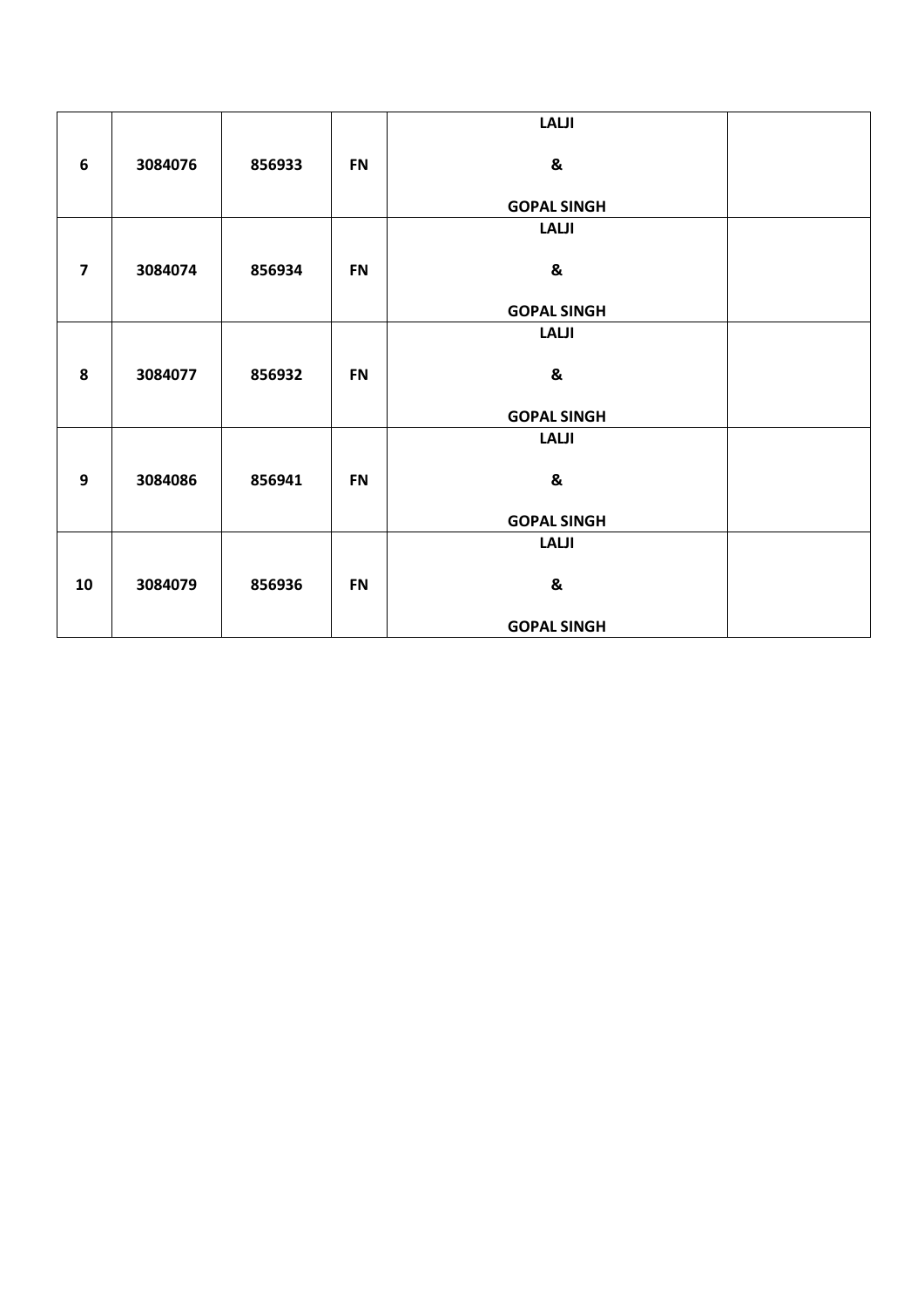

#### **HEARING DATED-20/09/2018**

| S.NO                    | <b>APPLICATION</b><br><b>NO</b> | <b>OPPOSITION</b><br><b>NO</b> | <b>TIME</b> | <b>AGENT NAMES</b>                  | <b>REMARKS</b> |
|-------------------------|---------------------------------|--------------------------------|-------------|-------------------------------------|----------------|
|                         |                                 |                                |             | <b>C.VENKATASUBRAMANIAM</b>         |                |
| $\mathbf{1}$            | 2216349                         | 881628                         | <b>FN</b>   | &                                   |                |
|                         |                                 |                                |             | PATSON LEGAL KNOWLEDGE PROCESS PVT. |                |
|                         |                                 |                                |             | <b>LTD</b>                          |                |
|                         |                                 |                                |             | <b>RAO &amp; RAO</b>                |                |
| $\overline{2}$          | 2289463                         | 891710                         | <b>FN</b>   | &                                   |                |
|                         |                                 |                                |             | <b>DELHI REGISTRATION SERVICES</b>  |                |
|                         |                                 |                                |             | <b>SYNERGY PERSPECTIVES</b>         |                |
| $\overline{\mathbf{3}}$ | 3409131                         | 909647                         | <b>FN</b>   | &                                   |                |
|                         |                                 |                                |             | <b>MEDLEY PHARMACEUTICALS LTD</b>   |                |
|                         |                                 |                                |             | A.V. NATHAN ASSOCIATES              |                |
| 4                       | 3406877                         | 918449                         | <b>FN</b>   | &                                   |                |
|                         |                                 |                                |             | <b>MADAMSER &amp; CO</b>            |                |
|                         |                                 |                                |             | <b>N. RANGARAJAN</b>                |                |
| 5                       | 3404244                         | 922051                         | <b>FN</b>   | &                                   |                |
|                         |                                 |                                |             | <b>ANAND AND ANAND</b>              |                |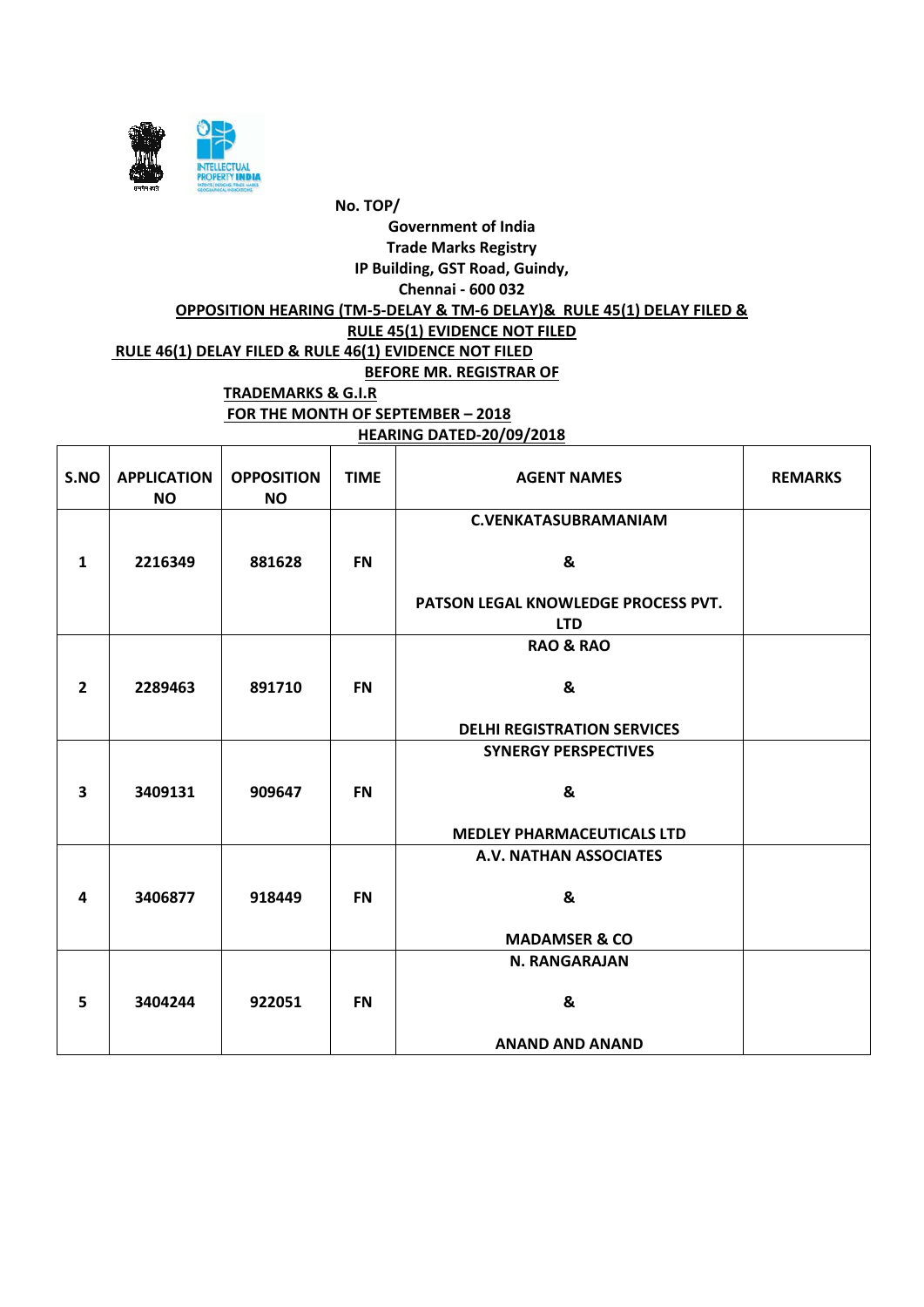|                         |         |        |           | <b>INTELECTIA</b>                  |  |
|-------------------------|---------|--------|-----------|------------------------------------|--|
| 6                       | 3227995 | 903363 | <b>FN</b> | &                                  |  |
|                         |         |        |           | <b>GALPHA LABORATORIES LIMITED</b> |  |
|                         |         |        |           | RAJAGOPAL VASUDEVAN                |  |
| $\overline{\mathbf{z}}$ | 3392775 | 913408 | <b>FN</b> | &                                  |  |
|                         |         |        |           | <b>LEXCURIAE</b>                   |  |
|                         |         |        |           | RAJAGOPAL VASUDEVAN                |  |
| 8                       | 3392776 | 913409 | <b>FN</b> | &                                  |  |
|                         |         |        |           | <b>LEXCURIAE</b>                   |  |
|                         |         |        |           | <b>KALVA NIRMAL KUMAR</b>          |  |
| 9                       | 3389023 | 885729 | <b>FN</b> | &                                  |  |
|                         |         |        |           | <b>ANUPAM PORWAL</b>               |  |
|                         |         |        |           | <b>ALTACIT GLOBAL</b>              |  |
| 10                      | 3384975 | 886972 | <b>FN</b> | &                                  |  |
|                         |         |        |           | K.C. PATEL & CO                    |  |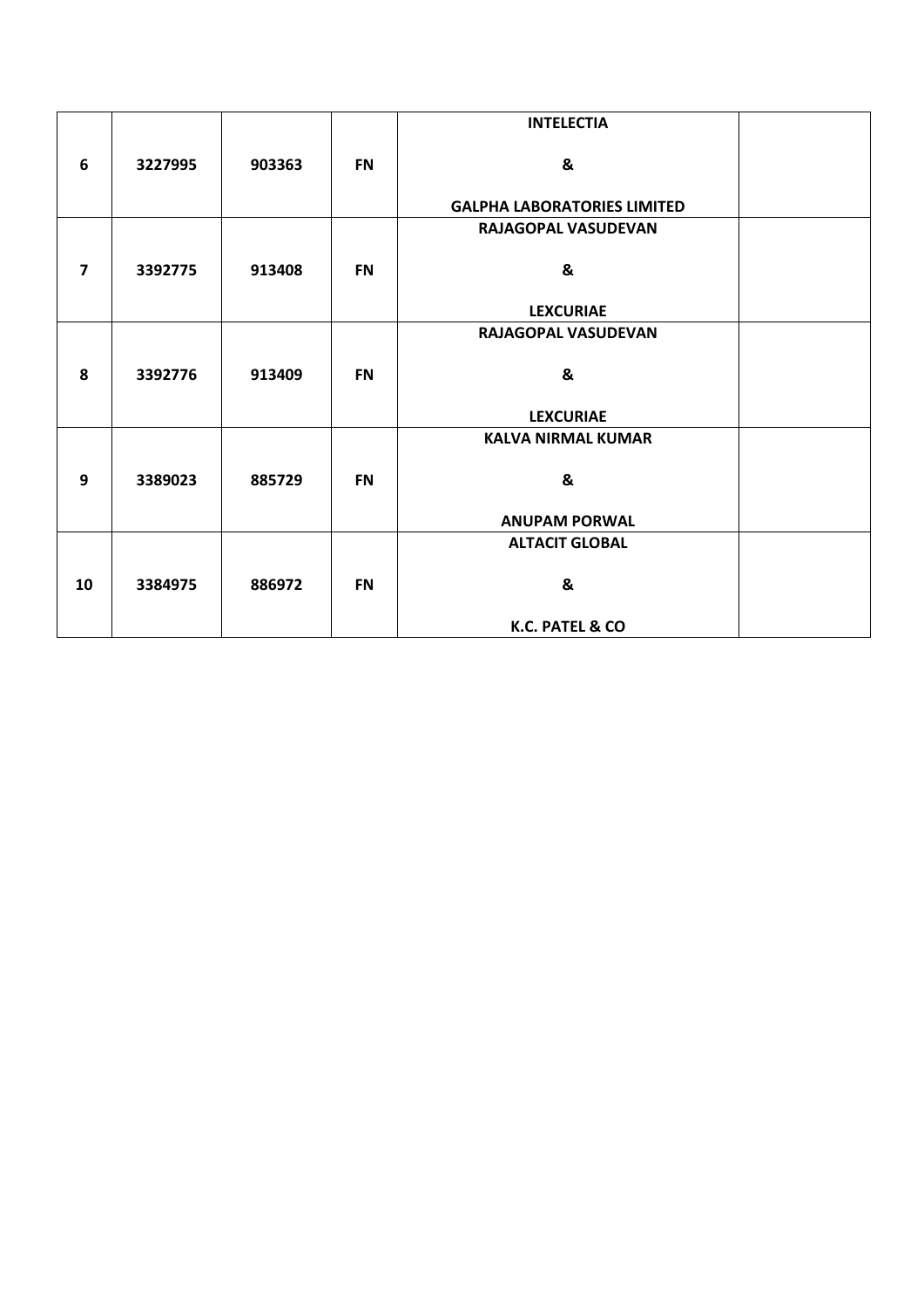

**HEARING DATED-20/09/2018**

| S.NO                    | <b>APPLICATION</b><br><b>NO</b> | <b>OPPOSITION</b><br><b>NO</b> | <b>TIME</b> | <b>AGENT NAMES</b>              | <b>REMARKS</b> |
|-------------------------|---------------------------------|--------------------------------|-------------|---------------------------------|----------------|
|                         |                                 |                                |             | <b>MADHUSUDAN PUTTA</b>         |                |
| $\mathbf{1}$            | 3380554                         | 883366                         | <b>FN</b>   | &                               |                |
|                         |                                 |                                |             | <b>UMESH GHANSHAM PARULKAR</b>  |                |
|                         |                                 |                                |             | P. C. N. RAGHUPATHY             |                |
| $\overline{2}$          | 3330723                         | 882836                         | <b>FN</b>   | &                               |                |
|                         |                                 |                                |             | <b>WOCKHARDT LIMITED</b>        |                |
|                         |                                 |                                |             | <b>SAS PARTNERS</b>             |                |
| $\overline{\mathbf{3}}$ | 3666517                         | 923377                         | <b>FN</b>   | &                               |                |
|                         |                                 |                                |             | <b>MAXMILLIANS</b>              |                |
|                         |                                 |                                |             | <b>UNIMARKS LEGAL SOLUTIONS</b> |                |
| 4                       | 3631411                         | 922386                         | <b>FN</b>   | &                               |                |
|                         |                                 |                                |             | <b>ZEE LEARN LTD</b>            |                |
|                         |                                 |                                |             | <b>MARKS &amp; RIGHTS</b>       |                |
| 5                       | 3373609                         | 915441                         | <b>FN</b>   | &                               |                |
|                         |                                 |                                |             | <b>L.S DAVAR &amp; CO</b>       |                |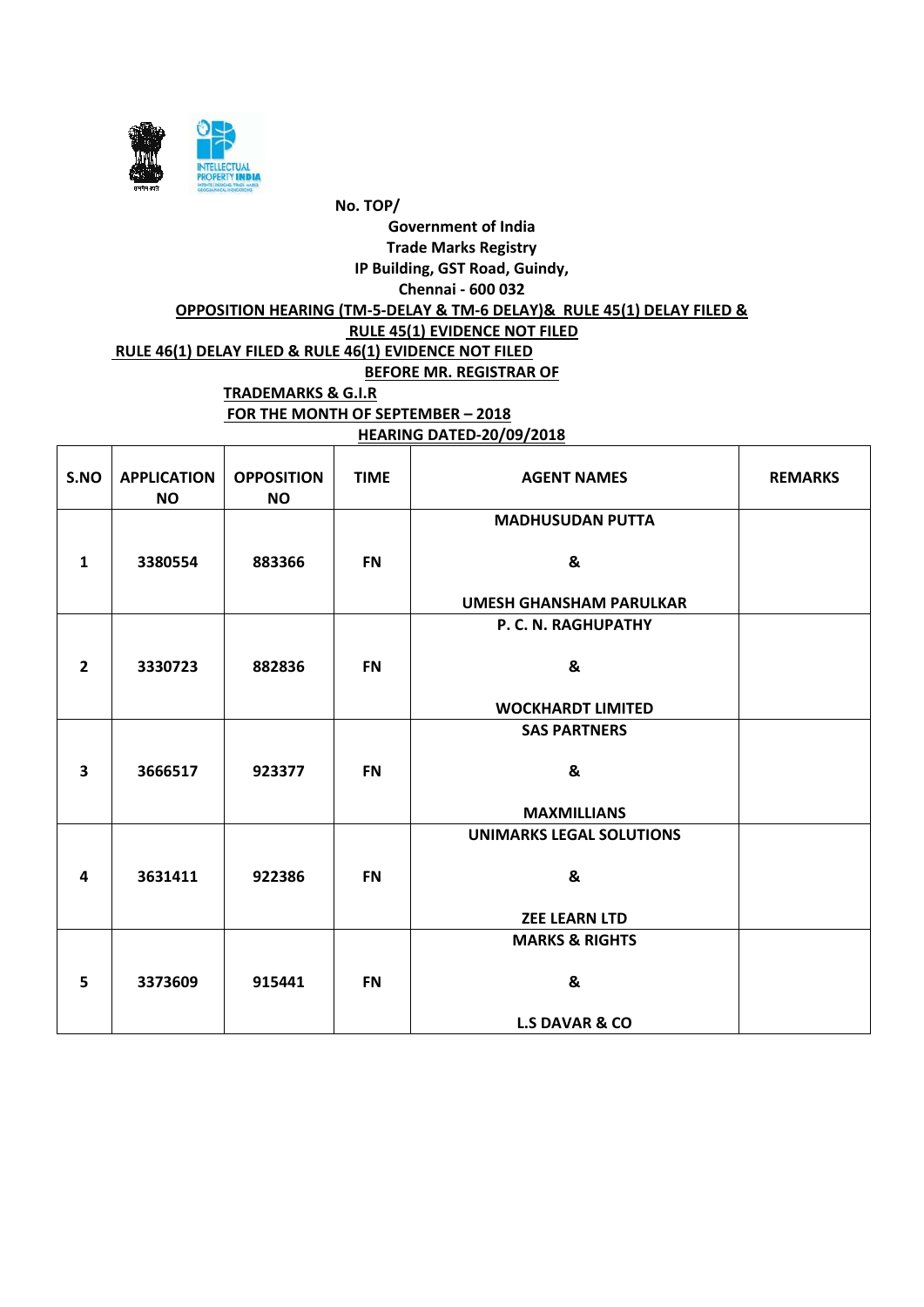|                         |         |        |           | <b>ANUPAMAV</b>                                                     |  |
|-------------------------|---------|--------|-----------|---------------------------------------------------------------------|--|
| 6                       | 3682545 | 921840 | <b>FN</b> | &                                                                   |  |
|                         |         |        |           | <b>JEHANGIR GULABBHAI &amp; BILIMORIA &amp;</b><br><b>DARUWALLA</b> |  |
|                         |         |        |           | R. V. R ASSOCIATES                                                  |  |
| $\overline{\mathbf{z}}$ | 3672666 | 926234 | <b>FN</b> | &                                                                   |  |
|                         |         |        |           | <b>V.K. SINHA</b>                                                   |  |
|                         |         |        |           | <b>L.R. SWAMI CO</b>                                                |  |
| 8                       | 3657476 | 918445 | <b>FN</b> | &                                                                   |  |
|                         |         |        |           | <b>J.T.TRIVEDI &amp; ASSOCIATES</b>                                 |  |
|                         |         |        |           | <b>MOHAN ASSOCIATES</b>                                             |  |
| 9                       | 3667228 | 929430 | <b>FN</b> | &                                                                   |  |
|                         |         |        |           | A.V. NATHAN ASSOCIATES                                              |  |
|                         |         |        |           | <b>DASWANI &amp; DASWANI</b>                                        |  |
| 10                      | 3620151 | 912839 | <b>FN</b> | &                                                                   |  |
|                         |         |        |           | <b>VENUKA KUMARIA</b>                                               |  |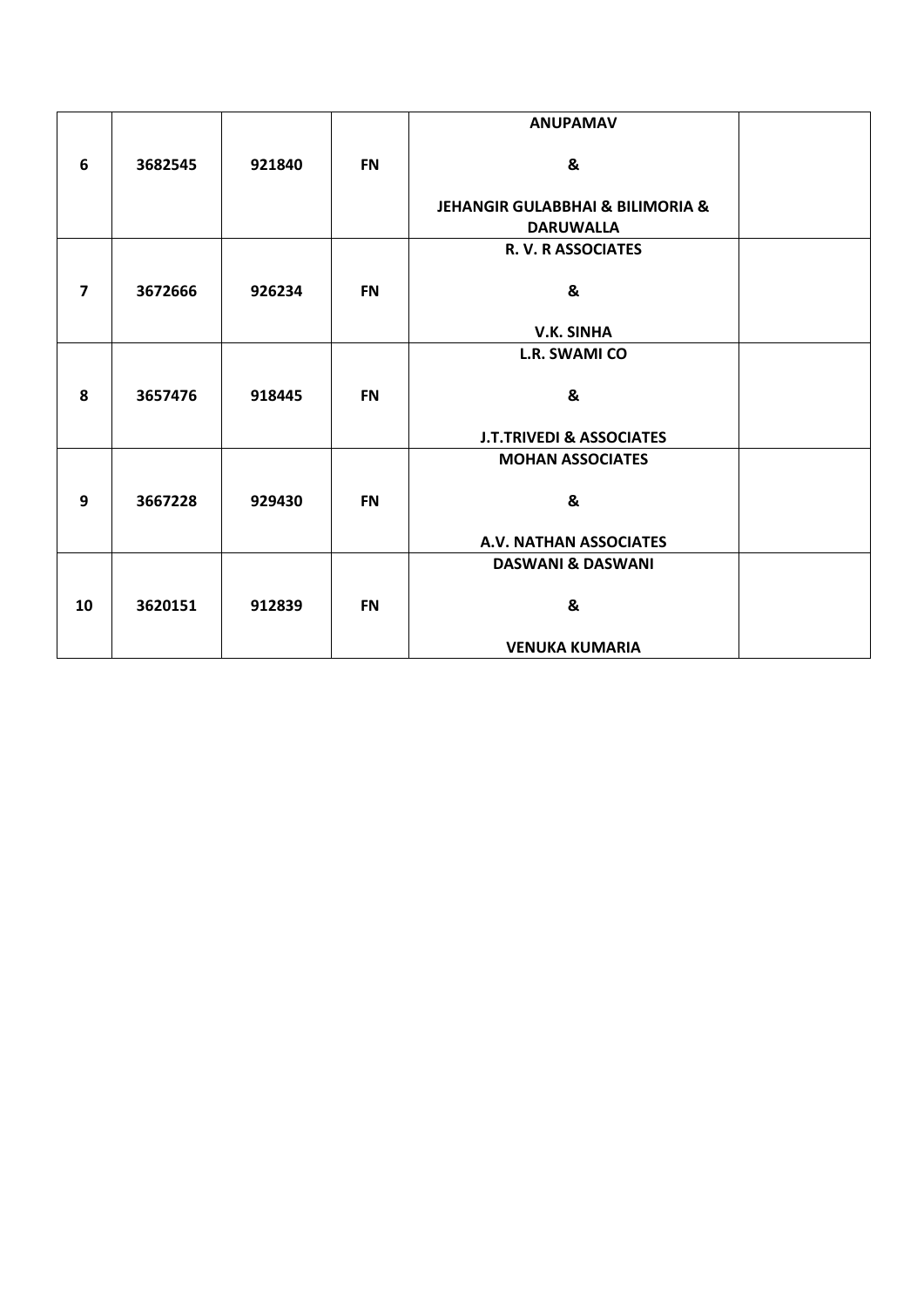

**HEARING DATED-24/09/2018**

| S.NO           | <b>APPLICATION</b><br><b>NO</b> | <b>OPPOSITION</b><br><b>NO</b> | <b>TIME</b> | <b>AGENT NAMES</b>                | <b>REMARKS</b> |
|----------------|---------------------------------|--------------------------------|-------------|-----------------------------------|----------------|
|                |                                 |                                |             | <b>PRADEESH P.L</b>               |                |
| $\mathbf{1}$   | 3471763                         | 901863                         | <b>FN</b>   | &                                 |                |
|                |                                 |                                |             | <b>S.BALAJANAKI</b>               |                |
|                |                                 |                                |             | A. ARIVAZHAGAN                    |                |
| $\overline{2}$ | 2353764                         | 871758                         | <b>FN</b>   | &                                 |                |
|                |                                 |                                |             | <b>MEDLEY PHARMACEUTICALS LTD</b> |                |
|                |                                 |                                |             | LE INTELLIGENSIA                  |                |
| 3              | 3316450                         | 881577                         | <b>FN</b>   | &                                 |                |
|                |                                 |                                |             | <b>DEWAN MOHAN RAJKUMAR</b>       |                |
|                |                                 |                                |             | <b>SYNERGY PERSPECTIVES</b>       |                |
| 4              | 3409131                         | 909647                         | <b>FN</b>   | &                                 |                |
|                |                                 |                                |             | <b>MEDLEY PHARMACEUTICALS LTD</b> |                |
|                |                                 |                                |             | <b>RAJIV KUMAR CHOUDHRY</b>       |                |
| 5              | 3477892                         | 923473                         | <b>FN</b>   | &                                 |                |
|                |                                 |                                |             | <b>TRIPS MANAGEMENT</b>           |                |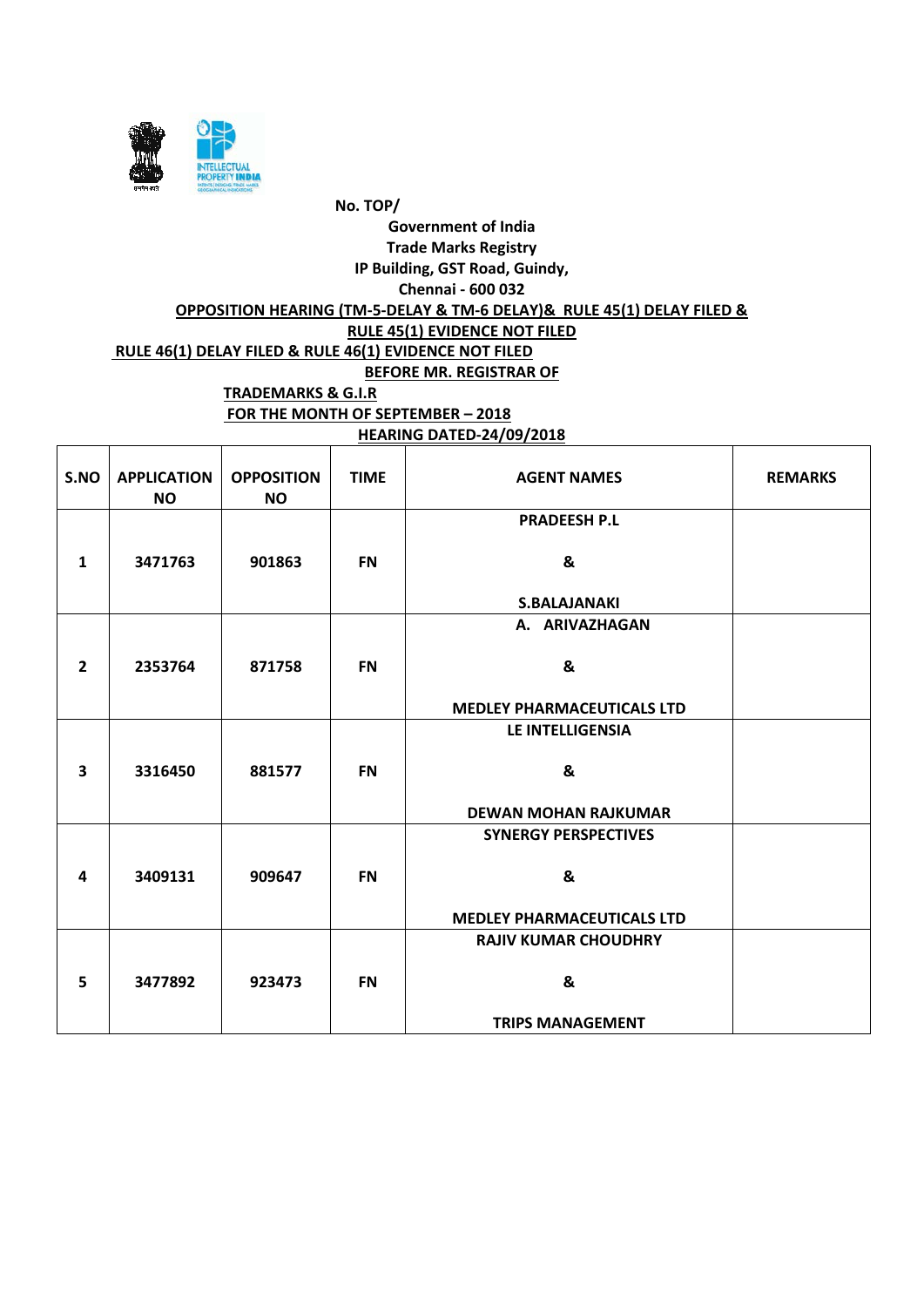|                |         |        |           | <b>V. BALAKRISHNAN</b>           |  |
|----------------|---------|--------|-----------|----------------------------------|--|
| 6              | 3445369 | 924878 | <b>FN</b> | &                                |  |
|                |         |        |           | <b>MACE CORPORATE ASSOCIATES</b> |  |
|                |         |        |           | <b>UNIMARKS LEGAL SOLUTIONS</b>  |  |
| $\overline{7}$ | 3073961 | 857086 | <b>FN</b> | &                                |  |
|                |         |        |           | <b>INTELLECT IPR CONSULTING</b>  |  |
|                |         |        |           | <b>PRADEESH P.L</b>              |  |
| 8              | 3471762 | 901862 | <b>FN</b> | &                                |  |
|                |         |        |           | <b>S.BALAJANAKI</b>              |  |
|                |         |        |           | <b>RABBANI MOHD MUBIN</b>        |  |
|                |         |        |           |                                  |  |
| 9              | 3465492 | 890478 | <b>FN</b> | &                                |  |
|                |         |        |           | TAS & CO                         |  |
|                |         |        |           | <b>ELIZABETH SUBASH</b>          |  |
| 10             | 3472247 | 882420 | <b>FN</b> | &                                |  |
|                |         |        |           | <b>INDIAN TRADE MARKS CO</b>     |  |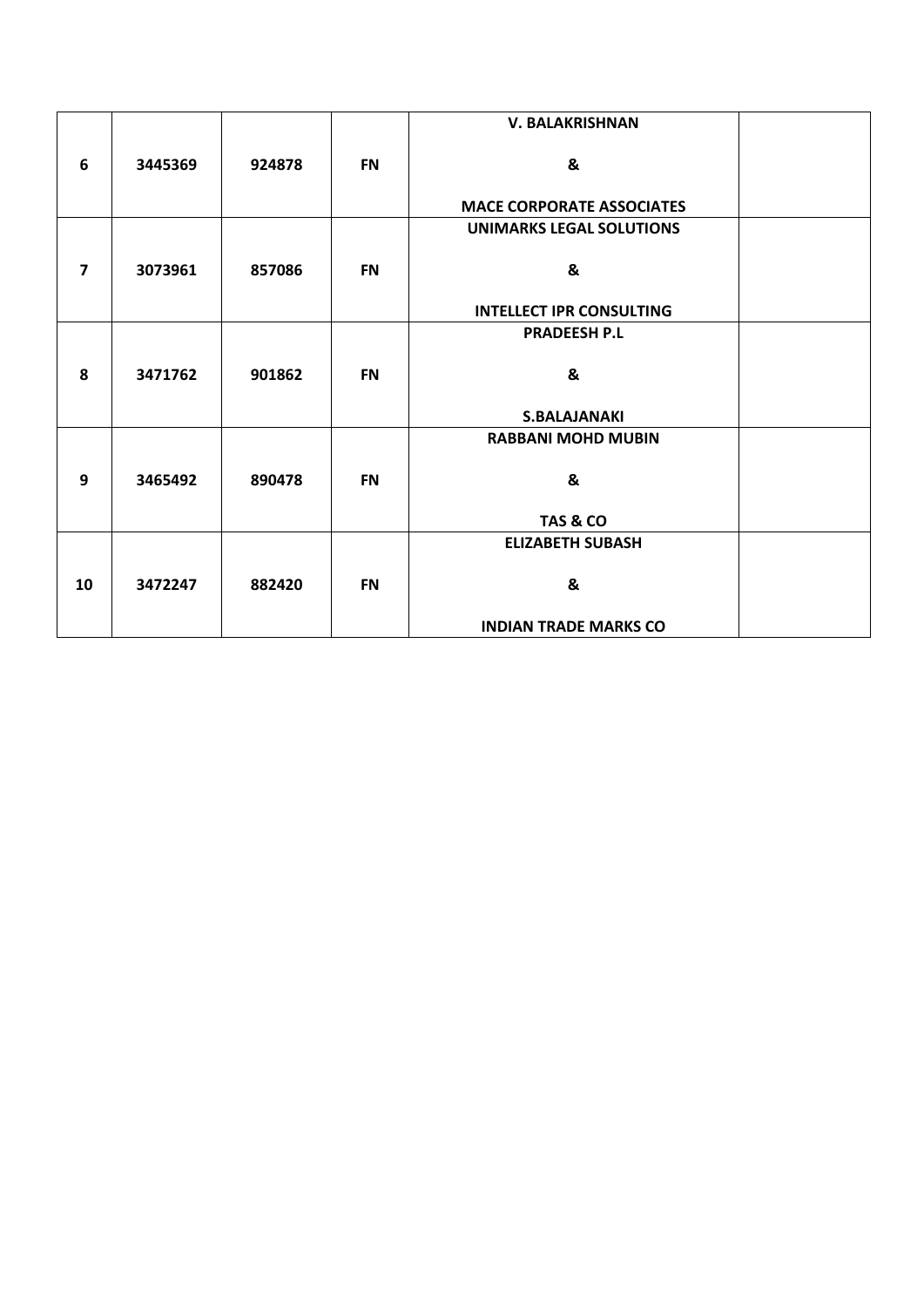

#### **HEARING DATED-24/09/2018**

| S.NO                    | <b>APPLICATION</b><br><b>NO</b> | <b>OPPOSITION</b><br><b>NO</b> | <b>TIME</b> | <b>AGENT NAMES</b>        | <b>REMARKS</b> |
|-------------------------|---------------------------------|--------------------------------|-------------|---------------------------|----------------|
|                         |                                 |                                |             | <b>B.KARTHIK</b>          |                |
| $\mathbf{1}$            | 3604625                         | 915430                         | <b>FN</b>   | &                         |                |
|                         |                                 |                                |             | <b>VIJAYABHARATHI</b>     |                |
|                         |                                 |                                |             | <b>MOHAN ASSOCIATES</b>   |                |
|                         |                                 |                                |             |                           |                |
| $\overline{2}$          | 2526957                         | 888393                         | <b>FN</b>   | &                         |                |
|                         |                                 |                                |             |                           |                |
|                         |                                 |                                |             | <b>S.BALAJANAKI</b>       |                |
|                         |                                 |                                |             | <b>G. PARAMESH</b>        |                |
|                         |                                 |                                |             |                           |                |
| $\overline{\mathbf{3}}$ | 2585756                         | 887050                         | <b>FN</b>   | &                         |                |
|                         |                                 |                                |             | <b>BAL PHARMA LIMITED</b> |                |
|                         |                                 |                                |             | <b>LAWYERS' ARCADE</b>    |                |
|                         |                                 |                                |             |                           |                |
| 4                       | 2507013                         | 864519                         | <b>FN</b>   | &                         |                |
|                         |                                 |                                |             |                           |                |
|                         |                                 |                                |             | P. K. ARORA               |                |
|                         |                                 |                                |             | <b>MOHAN ASSOCIATES</b>   |                |
|                         |                                 |                                |             |                           |                |
| 5                       | 2526956                         | 888394                         | <b>FN</b>   | &                         |                |
|                         |                                 |                                |             |                           |                |
|                         |                                 |                                |             | <b>S.BALAJANAKI</b>       |                |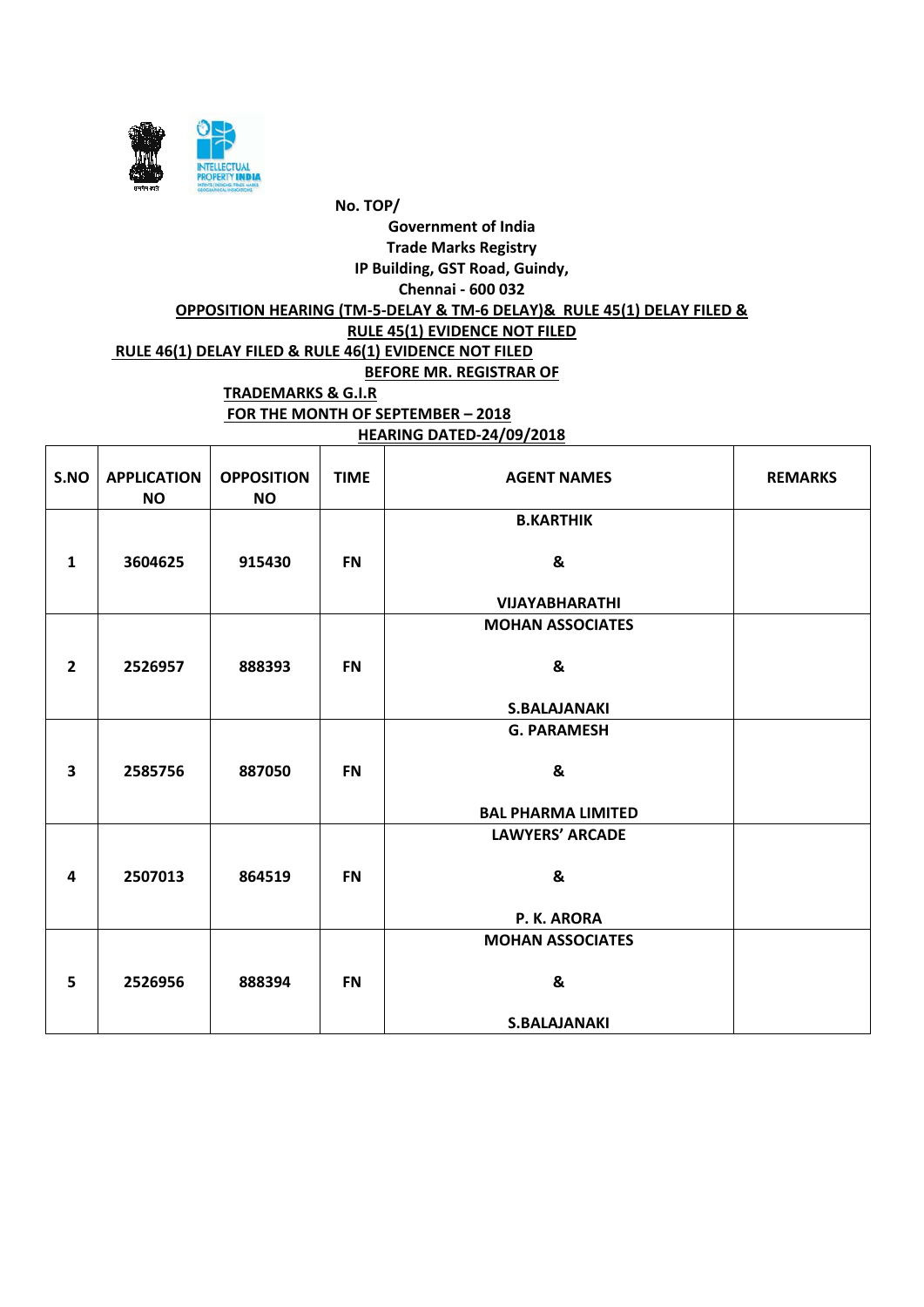|                         |         |        |           | <b>NAVEEN KUMAR ANUMULA</b>     |  |
|-------------------------|---------|--------|-----------|---------------------------------|--|
| 6                       | 3161920 | 881325 | <b>FN</b> | &                               |  |
|                         |         |        |           | <b>G.V.S JAGANNADHA RAO</b>     |  |
|                         |         |        |           | <b>AZZET MARKS</b>              |  |
| $\overline{\mathbf{z}}$ | 3154606 | 874120 | <b>FN</b> | &                               |  |
|                         |         |        |           | <b>JACOB KURIAN</b>             |  |
|                         |         |        |           | <b>G. PARAMESH</b>              |  |
| 8                       | 3136737 | 919714 | <b>FN</b> | &                               |  |
|                         |         |        |           | <b>AJANTA PHARMA LTD</b>        |  |
|                         |         |        |           | <b>RAMNATH &amp; ASSOCIATES</b> |  |
| 9                       | 2926375 | 901516 | <b>FN</b> | &                               |  |
|                         |         |        |           | A.C. GANGOPADHYAY               |  |
|                         |         |        |           | <b>PRADEESH P.L</b>             |  |
| 10                      | 3471761 | 901861 | <b>FN</b> | &                               |  |
|                         |         |        |           | <b>S.BALAJANAKI</b>             |  |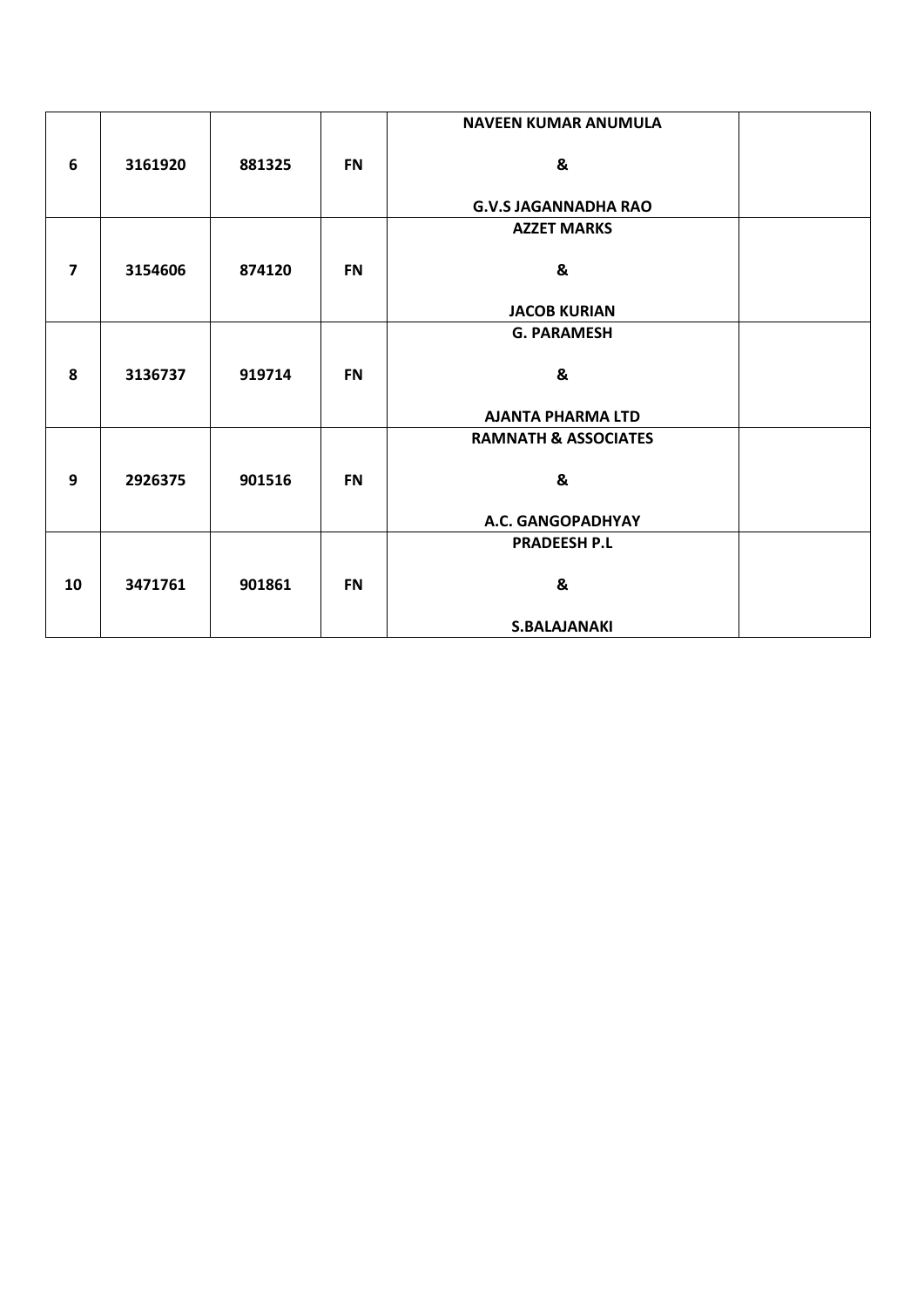

**HEARING DATED-25/09/2018**

| S.NO                    | <b>APPLICATION</b><br><b>NO</b> | <b>OPPOSITION</b><br><b>NO</b> | <b>TIME</b> | <b>AGENT NAMES</b>                           | <b>REMARKS</b> |
|-------------------------|---------------------------------|--------------------------------|-------------|----------------------------------------------|----------------|
|                         |                                 |                                |             | <b>MARKS &amp; RIGHTS</b>                    |                |
| $\mathbf{1}$            | 3373609                         | 915441                         | <b>FN</b>   | &                                            |                |
|                         |                                 |                                |             | <b>L.S DAVAR &amp; CO</b>                    |                |
|                         |                                 |                                |             | <b>DUA ASSOCIATES</b>                        |                |
|                         |                                 |                                |             | &                                            |                |
|                         |                                 |                                |             | <b>QUINTESSE CONSULTANTS PRIVATE LTD</b>     |                |
| $\overline{2}$          | 1287289                         | 205256                         | <b>FN</b>   | &                                            |                |
|                         |                                 |                                |             | <b>TATVA LEGAL</b>                           |                |
|                         |                                 |                                |             | &                                            |                |
|                         |                                 |                                |             | <b>QUINTESSENCE SOFTWARE PVT LTD</b>         |                |
|                         |                                 |                                |             | <b>C.VENKATASUBRAMANIAM</b>                  |                |
| $\overline{\mathbf{3}}$ | 1289382                         | 197245                         | <b>FN</b>   | &                                            |                |
|                         |                                 |                                |             | <b>R.K.DEWAN AND CO</b>                      |                |
|                         |                                 |                                |             | <b>CPG YOGANAND &amp; ASSOCIATES</b>         |                |
| 4                       | 1287356                         | 201557                         | <b>FN</b>   | &                                            |                |
|                         |                                 |                                |             | <b>LALL &amp; SETHI</b>                      |                |
|                         |                                 |                                |             | PERUMBULAVIL RADHAKRISHNAN                   |                |
|                         |                                 |                                |             |                                              |                |
| 5                       | 1285276                         | 198555                         | <b>FN</b>   | &<br><b>INTERNATIONAL TRDAE MARKS BUREAU</b> |                |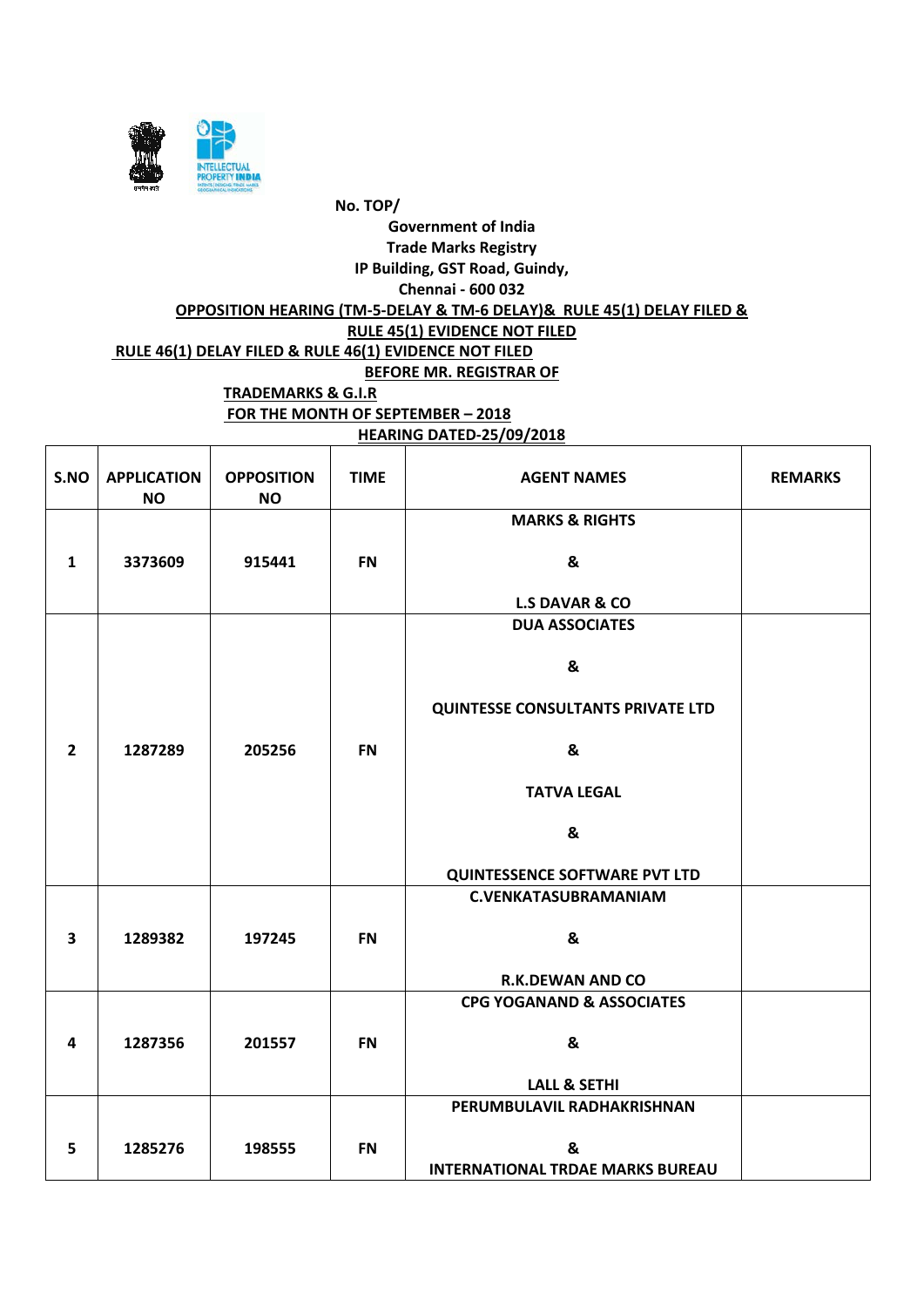|                         |         |        |           | <b>S.BALAJANAKI</b>              |  |
|-------------------------|---------|--------|-----------|----------------------------------|--|
| 6                       | 3051744 | 909143 | <b>FN</b> | &                                |  |
|                         |         |        |           | <b>MADAMSER &amp; CO</b>         |  |
|                         |         |        |           | <b>MOHAN ASSOCIATES</b>          |  |
| $\overline{\mathbf{z}}$ | 3091474 | 903140 | <b>FN</b> | &                                |  |
|                         |         |        |           | <b>S.BALAJANAKI</b>              |  |
|                         |         |        |           | <b>PMG ASSOCIATES</b>            |  |
| 8                       | 1290645 | 205061 | <b>FN</b> | &                                |  |
|                         |         |        |           | <b>M.P.MIRCHANDANI &amp; CO</b>  |  |
|                         |         |        |           | <b>V. BAGYA RAGHAVAN</b>         |  |
| 9                       | 1292072 | 205058 | <b>FN</b> | &                                |  |
|                         |         |        |           | <b>M.P. MIRCHANDANI &amp; CO</b> |  |
|                         |         |        |           | A.V. NATHAN ASSOCIATES           |  |
| 10                      | 3406877 | 918449 | <b>FN</b> | &                                |  |
|                         |         |        |           | <b>MADAMSER &amp; CO</b>         |  |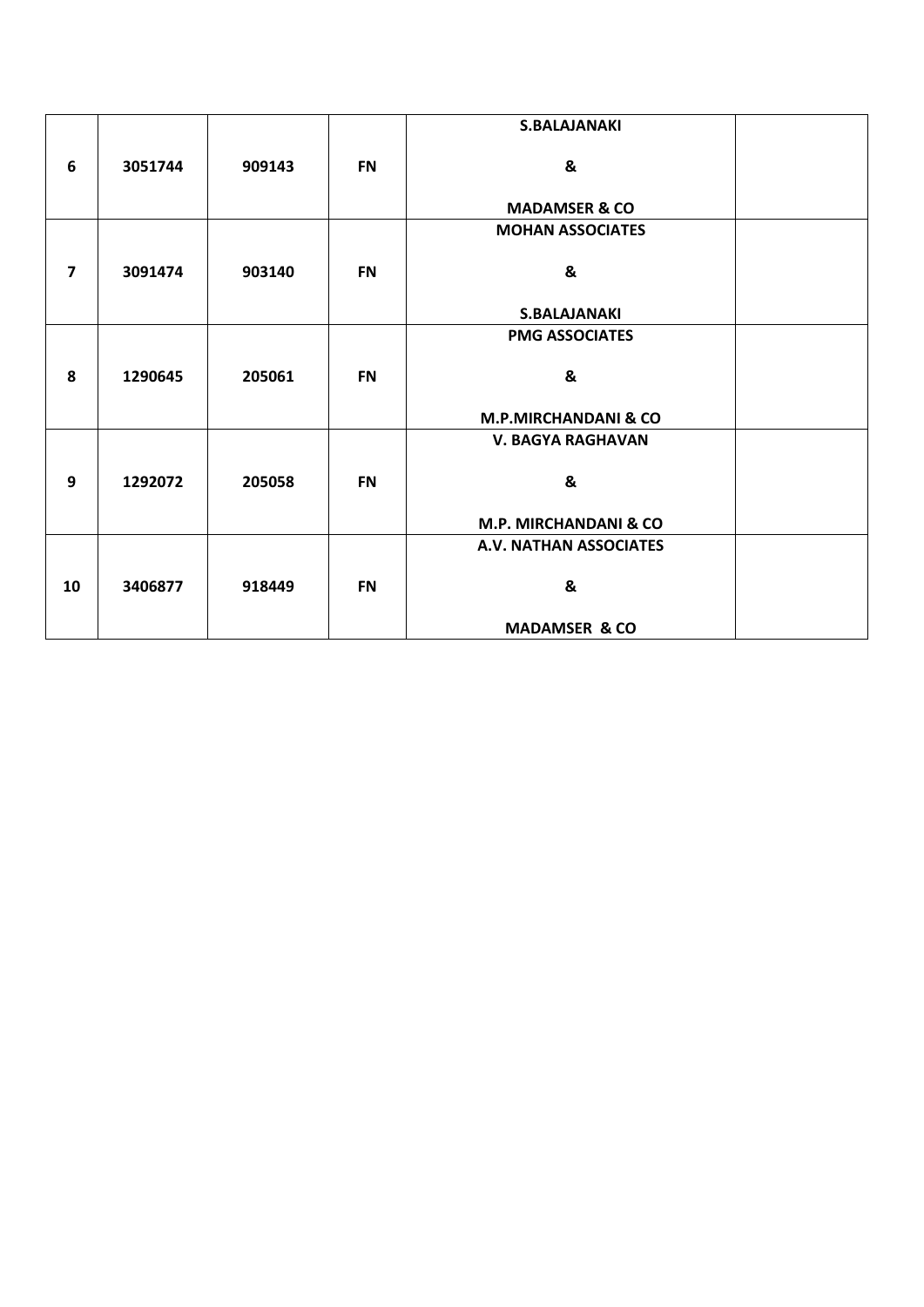

**HEARING DATED-25/09/2018**

| S.NO                    | <b>APPLICATION</b><br><b>NO</b> | <b>OPPOSITION</b><br><b>NO</b> | <b>TIME</b> | <b>AGENT NAMES</b>                       | <b>REMARKS</b> |
|-------------------------|---------------------------------|--------------------------------|-------------|------------------------------------------|----------------|
|                         |                                 |                                |             | <b>UPRIGHT LEGAL SOLUTIONS</b>           |                |
| $\mathbf{1}$            | 2555242                         | 929386                         | <b>FN</b>   | &                                        |                |
|                         |                                 |                                |             | <b>GOKUL AGRI INTERNATIONAL LIMITED</b>  |                |
|                         |                                 |                                |             | <b>ANAND AND ANAND</b>                   |                |
| $\overline{2}$          | 3663412                         | 915049                         | <b>FN</b>   | &                                        |                |
|                         |                                 |                                |             | <b>SUSHANT M. SINGH &amp; ASSOCIATES</b> |                |
|                         |                                 |                                |             | <b>INDIA JURIS</b>                       |                |
| $\overline{\mathbf{3}}$ | 3380210                         | 885198                         | <b>FN</b>   | &                                        |                |
|                         |                                 |                                |             | <b>DR.REDDYS LABORATORIES LTD</b>        |                |
|                         |                                 |                                |             | <b>DEPENNING &amp; DEPENNING</b>         |                |
| 4                       | 1299156                         | 258786                         | <b>FN</b>   | &                                        |                |
|                         |                                 |                                |             | <b>REMFRY &amp; SAGAR</b>                |                |
|                         |                                 |                                |             | <b>CHANDRAKANT M. JOSHI</b>              |                |
| 5                       | 1302177                         | 246908                         | <b>FN</b>   | &                                        |                |
|                         |                                 |                                |             | <b>HARIKRISHNAN HOLLA</b>                |                |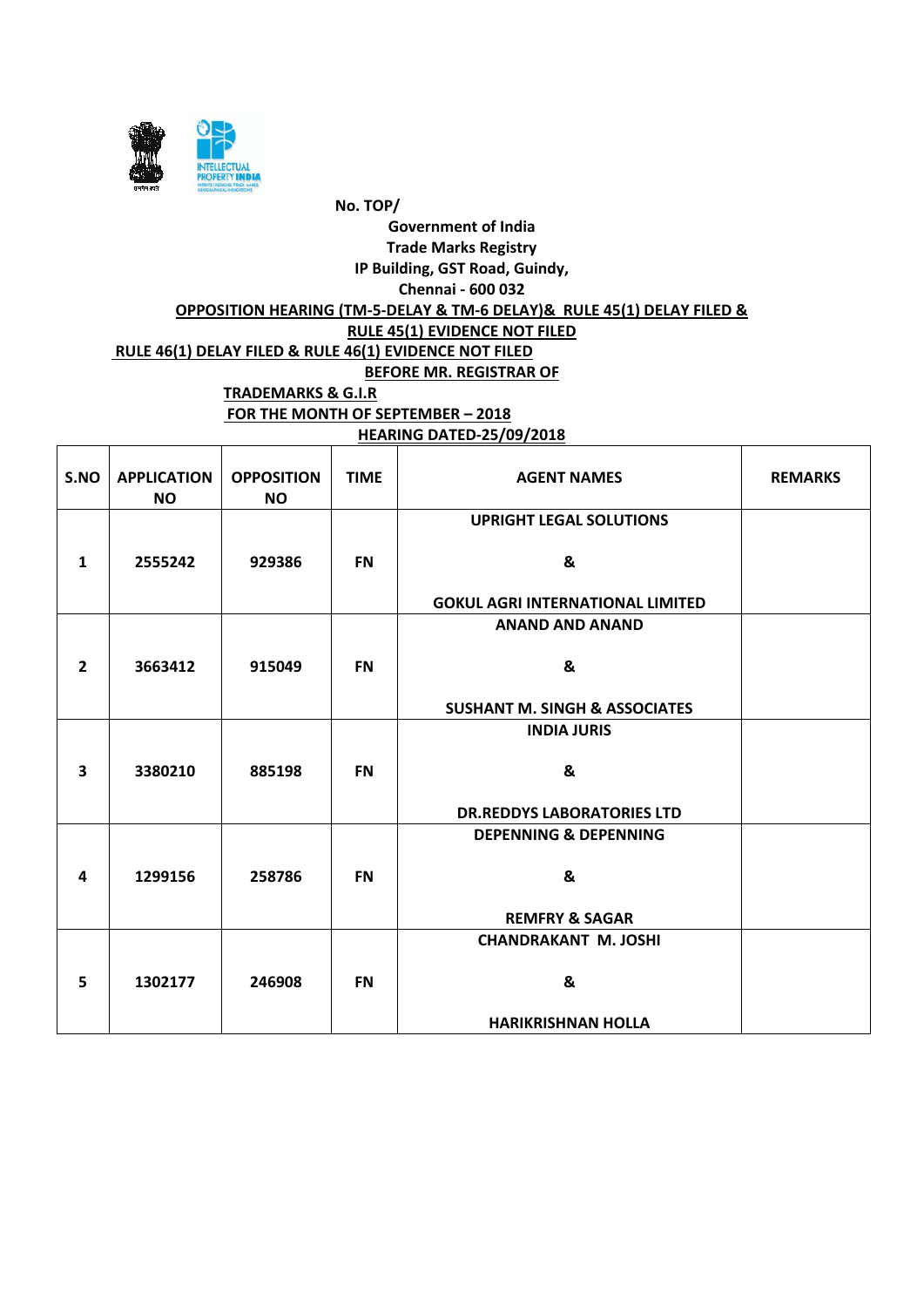|                         |         |        |           | <b>MOHAN ASSOCIATES</b>                        |  |
|-------------------------|---------|--------|-----------|------------------------------------------------|--|
| 6                       | 1303536 | 205276 | <b>FN</b> | &                                              |  |
|                         |         |        |           | <b>GLOBAL TECHNOLOGY &amp; TRADE MARKS LTD</b> |  |
|                         |         |        |           | L.R. SWAMI CO                                  |  |
| $\overline{\mathbf{z}}$ | 1305028 | 246726 | <b>FN</b> | &                                              |  |
|                         |         |        |           | <b>SHAKELA TRADE MARK COMPANY</b>              |  |
|                         |         |        |           | <b>C.VENKATASUBRAMANIAM</b>                    |  |
| 8                       | 1295837 | 205108 | <b>FN</b> | &                                              |  |
|                         |         |        |           | Y. J. TRIVEDI & CO                             |  |
|                         |         |        |           | <b>S. SUDHAKAR</b>                             |  |
|                         |         |        |           |                                                |  |
| 9                       | 1309345 | 206100 | <b>FN</b> | &                                              |  |
|                         |         |        |           | <b>DELHI REGISTRATION SERVICE</b>              |  |
|                         |         |        |           | <b>V.BAGYA RAGHAVAN</b>                        |  |
| 10                      | 1292073 | 205059 | <b>FN</b> | &                                              |  |
|                         |         |        |           | M.P. MIRCHANDANI & CO                          |  |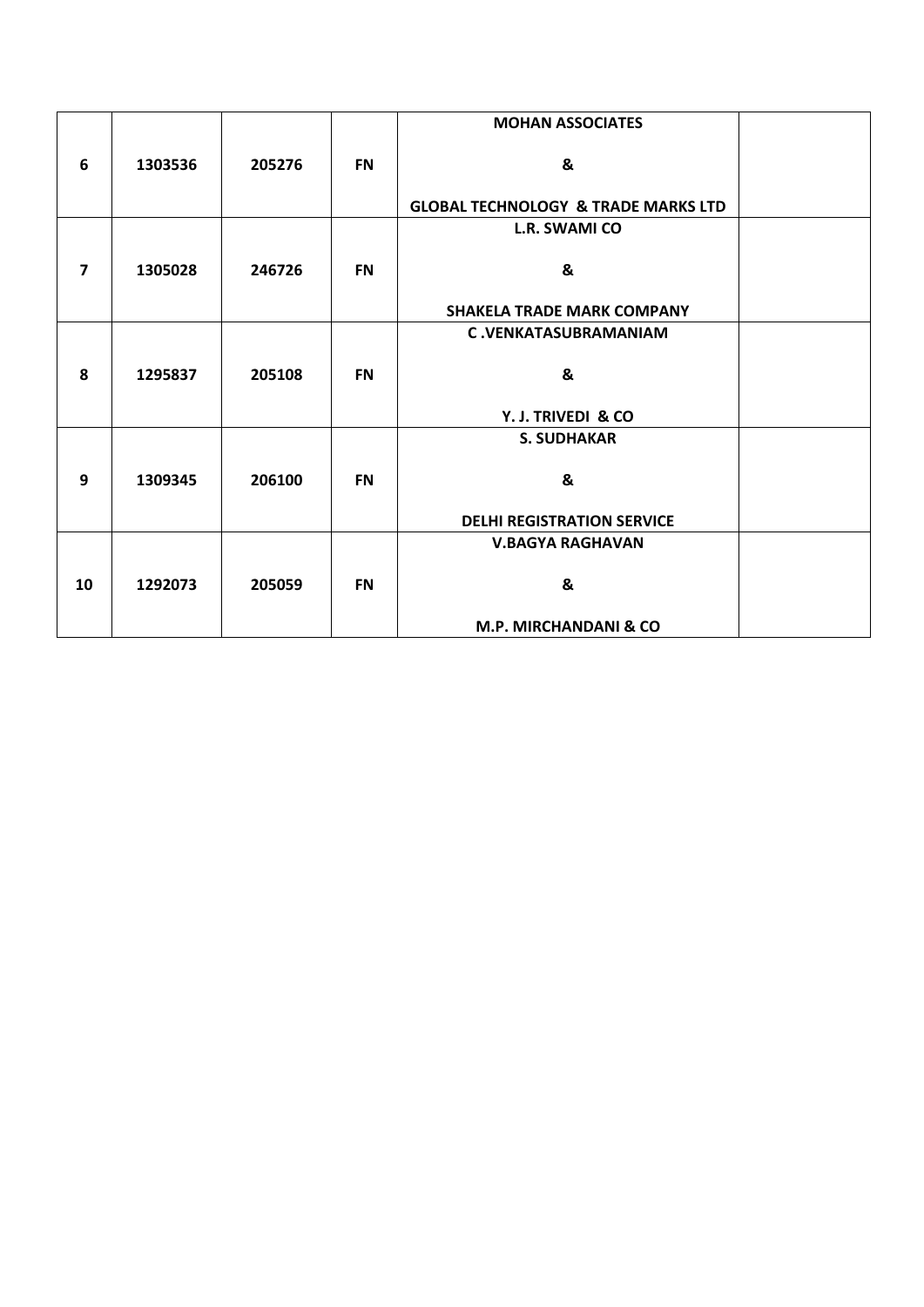

**FOR THE MONTH OF SEPTEMBER – 2018 HEARING DATED-26/09/2018**

| S.NO                    | <b>APPLICATION</b><br><b>NO</b> | <b>OPPOSITION</b><br><b>NO</b> | <b>TIME</b> | <b>AGENT NAMES</b>               | <b>REMARKS</b> |
|-------------------------|---------------------------------|--------------------------------|-------------|----------------------------------|----------------|
|                         |                                 |                                |             | <b>BANANAIP COUNSELS</b>         |                |
| $\mathbf{1}$            | 2020102                         | 846476                         | <b>FN</b>   | &                                |                |
|                         |                                 |                                |             | <b>SURANA AND SURANA</b>         |                |
|                         |                                 |                                |             | <b>SURANA AND SURANA</b>         |                |
| $\overline{2}$          | 2586660                         | 866613                         | <b>FN</b>   | &                                |                |
|                         |                                 |                                |             | UNITED OVERSEAS TRADE MARK CO    |                |
|                         |                                 |                                |             | <b>SURANA AND SURANA</b>         |                |
| $\overline{\mathbf{3}}$ | 2586660                         | 865254                         | <b>FN</b>   | &                                |                |
|                         |                                 |                                |             | UNITED OVERSEAS TRADE MARK CO    |                |
|                         |                                 |                                |             | <b>LAWYERS' ARCADE</b>           |                |
| 4                       | 3399879                         | 886965                         | <b>FN</b>   | &                                |                |
|                         |                                 |                                |             | <b>S.SINGH &amp; ASSOCIATES</b>  |                |
|                         |                                 |                                |             | <b>JACOB KURIAN</b>              |                |
| 5                       | 2597396                         | 889466                         | <b>FN</b>   | &                                |                |
|                         |                                 |                                |             | <b>BHANSALI &amp; ASSOCIATES</b> |                |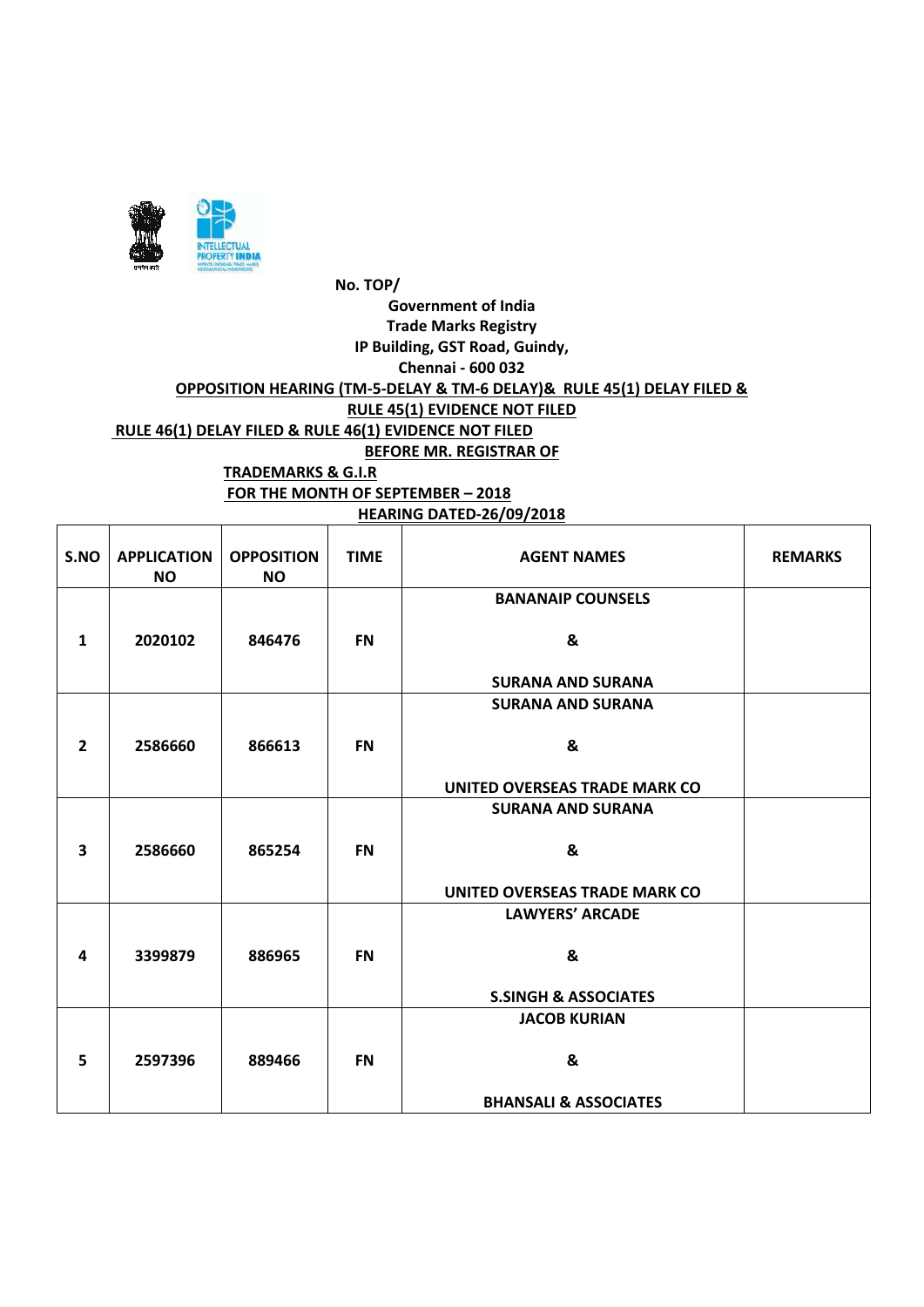|                         |         |        |           | <b>JACOB KURIAN</b>                |  |
|-------------------------|---------|--------|-----------|------------------------------------|--|
| 6                       | 2597397 | 889467 | <b>FN</b> | &                                  |  |
|                         |         |        |           | <b>BHANSALI &amp; ASSOCIATES</b>   |  |
|                         |         |        |           | <b>M. SENTHIL KUMARAN</b>          |  |
| $\overline{\mathbf{z}}$ | 2445047 | 877799 | <b>FN</b> | &                                  |  |
|                         |         |        |           | <b>CHADHA AND CHADHA</b>           |  |
|                         |         |        |           | <b>RAO &amp; RAO</b>               |  |
| 8                       | 2658296 | 893244 | <b>FN</b> | &                                  |  |
|                         |         |        |           | <b>WOCKHARDT LIMITED</b>           |  |
|                         |         |        |           | <b>G. PARAMESH</b>                 |  |
| 9                       | 1992322 | 831459 | <b>FN</b> | &                                  |  |
|                         |         |        |           | <b>ANAND AND ANAND</b>             |  |
|                         |         |        |           | <b>M. VIJAYA KUMAR</b>             |  |
| 10                      | 2189573 | 929342 | <b>FN</b> | &                                  |  |
|                         |         |        |           | <b>LOYAL REGISTRATION SERVICES</b> |  |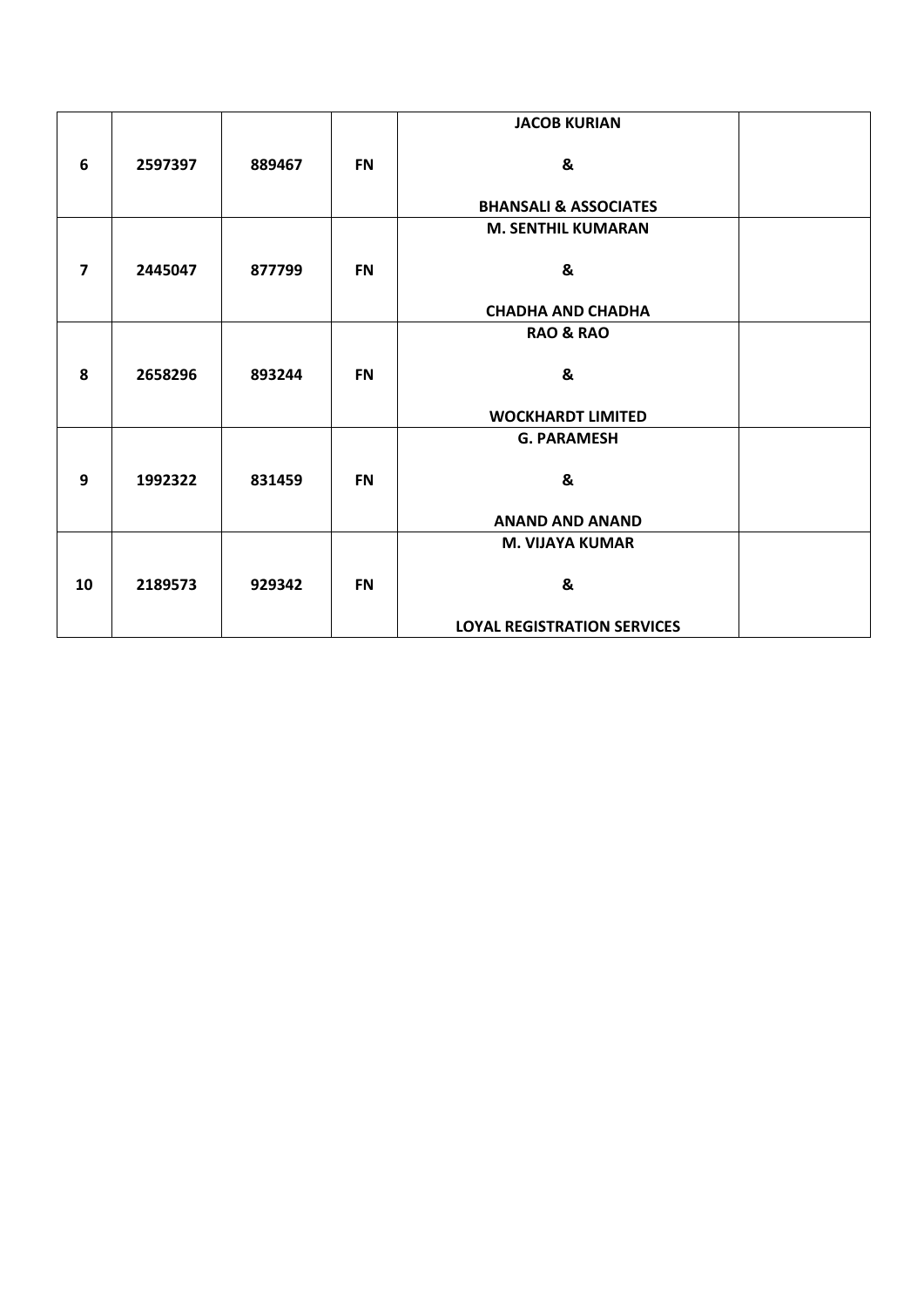

#### **HEARING DATED-26/09/2018**

| S.NO                    | <b>APPLICATION</b><br><b>NO</b> | <b>OPPOSITION</b><br><b>NO</b> | <b>TIME</b> | <b>AGENT NAMES</b>                 | <b>REMARKS</b> |
|-------------------------|---------------------------------|--------------------------------|-------------|------------------------------------|----------------|
|                         |                                 |                                |             | <b>FOX MANDAL &amp; ASSOCIATES</b> |                |
| $\mathbf{1}$            | 3429704                         | 885998                         | <b>FN</b>   | &                                  |                |
|                         |                                 |                                |             | THE APEX COMPANY                   |                |
|                         |                                 |                                |             | <b>ALEXIUS IP ATTORNEYS</b>        |                |
|                         |                                 |                                |             |                                    |                |
| $\overline{2}$          | 3401200                         | 879576                         | <b>FN</b>   | &                                  |                |
|                         |                                 |                                |             |                                    |                |
|                         |                                 |                                |             | <b>MAHTTA &amp; CO</b>             |                |
|                         |                                 |                                |             | <b>V.P. BIMALDAS</b>               |                |
| $\overline{\mathbf{3}}$ | 2273454                         | 855392                         | <b>FN</b>   | &                                  |                |
|                         |                                 |                                |             | Y. J. TRIVEDI & CO                 |                |
|                         |                                 |                                |             | P.P.A. SAGEER                      |                |
|                         |                                 |                                |             |                                    |                |
| 4                       | 2863414                         | 858433                         | <b>FN</b>   | &                                  |                |
|                         |                                 |                                |             |                                    |                |
|                         |                                 |                                |             | <b>ANAND AND ANAND</b>             |                |
|                         |                                 |                                |             | <b>SUNEER AND ASSOCIATES</b>       |                |
|                         |                                 |                                |             |                                    |                |
| 5                       | 2263871                         | 856640                         | <b>FN</b>   | &                                  |                |
|                         |                                 |                                |             | THE ACME COMPANY                   |                |